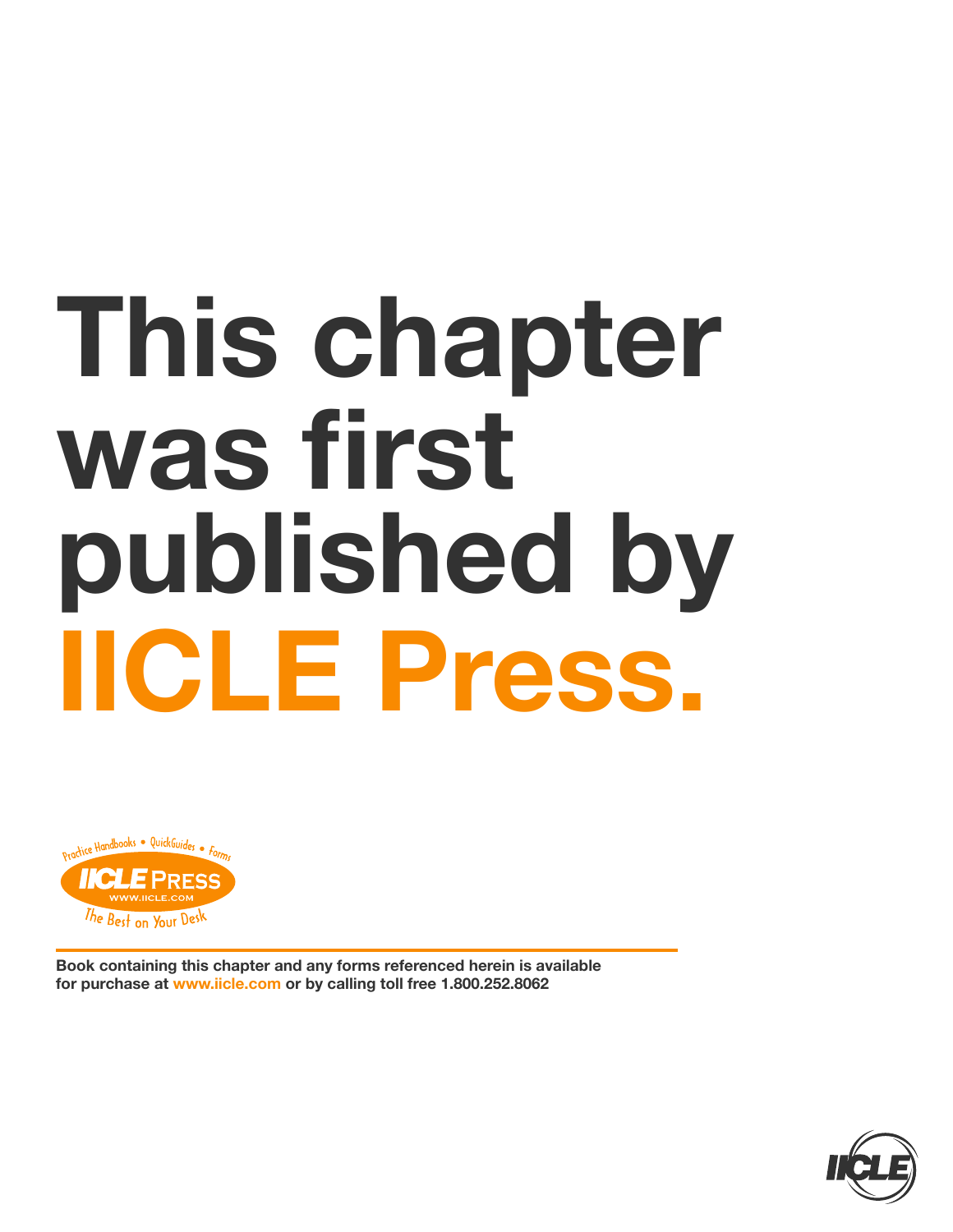# **Attorney Liability to Adversaries and Other Third Parties 4**

**TERRENCE P. MCAVOY JUSTIN M. PENN Hinshaw & Culbertson LLP Chicago**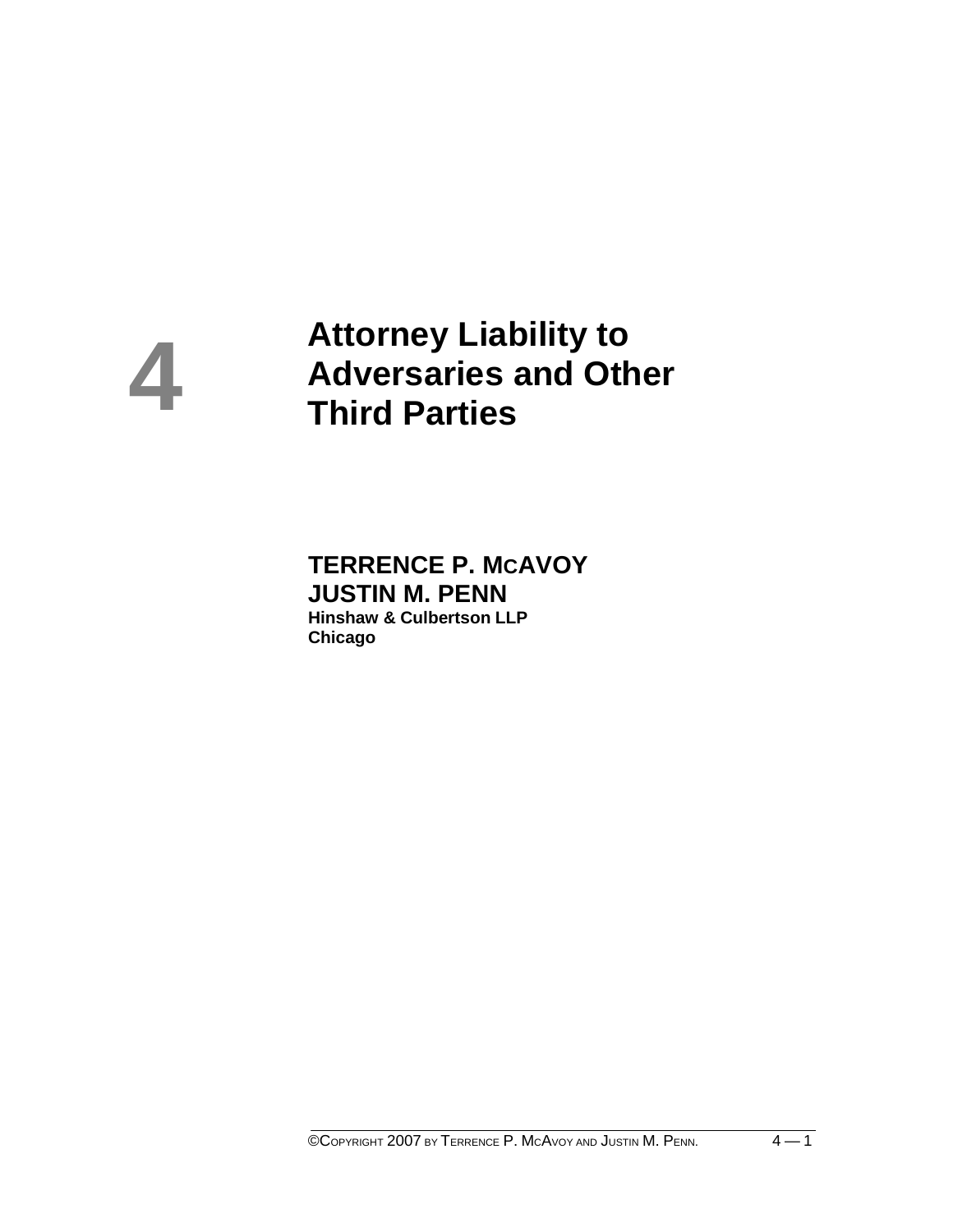#### **I. Malicious Prosecution**

- A. [4.1] In General/Elements of a Cause of Action
- B. [4.2] Termination in Plaintiff's Favor
- C. [4.3] Necessity of "Special Injury"
- D. [4.4] Statute of Limitations

#### **II. Abuse of Process**

- A. [4.5] In General/Elements of a Cause of Action
- B. [4.6] Use of Process
- C. [4.7] Misuse or Misapplication of Process
- D. [4.8] Statute of Limitations

#### **III. Unauthorized Filing**

- A. [4.9] In General/Elements for a Cause of Action
- B. [4.10] Statute of Limitations

# **IV. Defamation**

- A. [4.11] Defamation Per Se
	- 1. [4.12] The Innocent Construction Rule
	- 2. [4.13] Constitutionally Protected Opinions
	- 3. [4.14] Truth
- B. [4.15] Defamation Per Quod
- C. [4.16] Privileges
	- 1. [4.17] Absolute Privilege
	- 2. [4.18] Conditional Privilege
	- 3. [4.19] Attorneys' Conditional Privilege
- D. [4.20] Statute of Limitations

# **V. [4.21] Tortious Interference with Contract**

# **VI. [4.22] Tortious Interference with Business Relationship and Expectancy**

- A. [4.23] Attorneys' Conditional Privilege
- B. [4.24] Limitations

# **VII. [4.25] Aiding and Abetting a Breach of a Client's Fiduciary Duty to Another**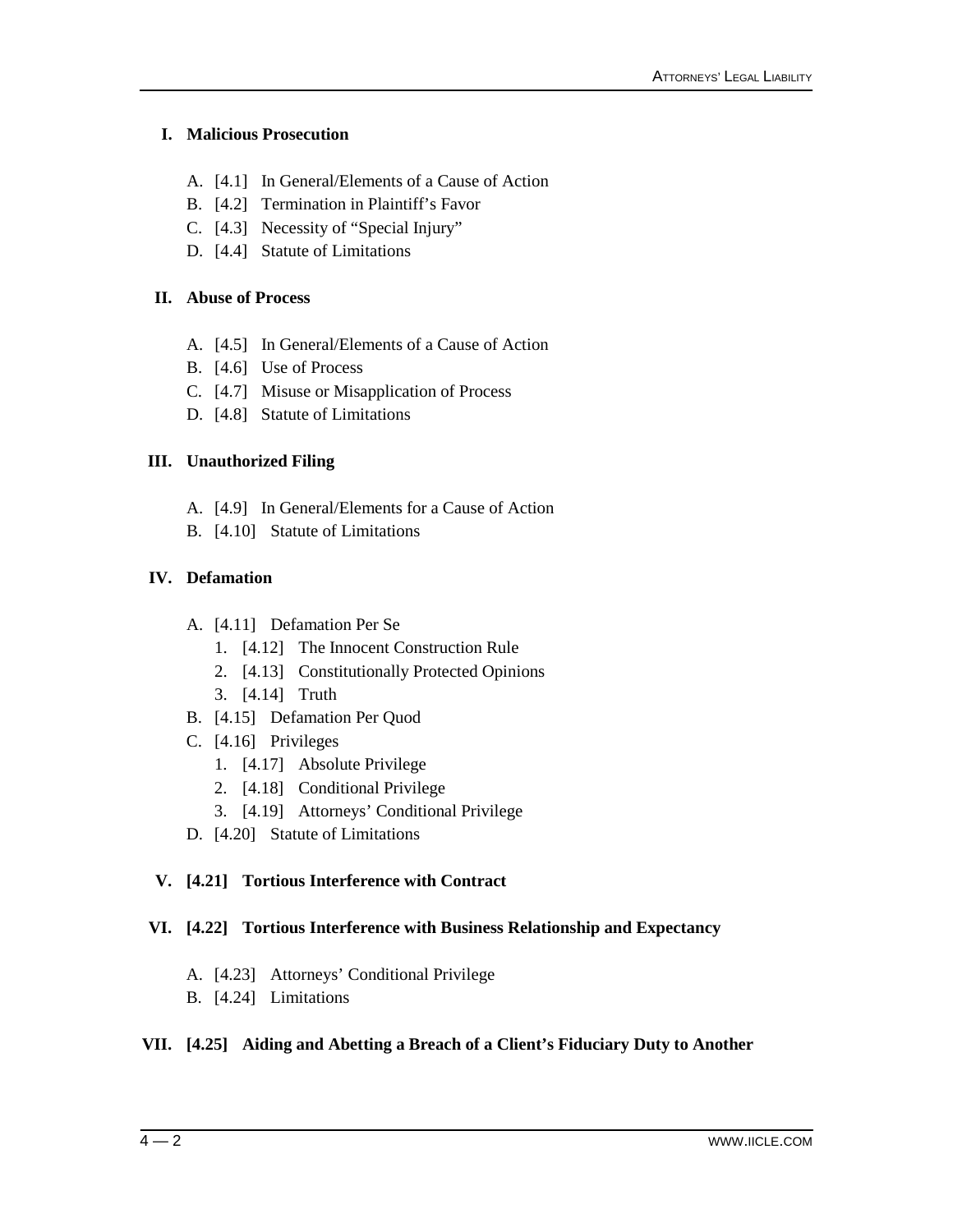# **I. MALICIOUS PROSECUTION**

#### **A. [4.1] In General/Elements of a Cause of Action**

Claims for malicious prosecution and abuse of process are generally disfavored in Illinois because they have the chilling effect of restricting one's free access to the courts for fear of personal liability if one loses the case. Consequently, and due to the strict pleading requirements in Illinois, it is difficult to state a cause of action for malicious prosecution or abuse of process. Claims for malicious prosecution and abuse of process against attorneys in Illinois are not as common as those in other states, such as California. See 1 Ronald E. Mallen and Jeffrey M. Smith, LEGAL MALPRACTICE §6:8 (7th ed. 2007).

In order to state a cause of action for malicious prosecution, the plaintiff (former defendant) must allege facts establishing (1) the institution of civil proceedings by the defendant (former plaintiff), (2) termination of these proceedings in favor of the plaintiff (former defendant), (3) lack of probable cause for the proceedings, (4) malice on the part of the defendant (former plaintiff) in bringing the proceedings, and (5) special injury to the plaintiff (former defendant) as a result of the action. *See, e.g., Ross v. Mauro Chevrolet,* 369 Ill.App.3d 794, 861 N.E.2d 313, 308 Ill.Dec. 248 (1st Dist. 2006); *Sutton v. Hofeld,* 118 Ill.App.3d 65, 454 N.E.2d 681, 73 Ill.Dec. 584 (1st Dist. 1983); *Kurek v. Kavanagh, Scully, Sudow, White & Frederick,* 50 Ill.App.3d 1033, 365 N.E.2d 1191, 8 Ill.Dec. 805 (3d Dist. 1977).

In *Doyle v. Shlensky,* 120 Ill.App.3d 807, 458 N.E.2d 1120, 1127, 76 Ill.Dec. 466 (1st Dist. 1983), the court noted that "malicious use of process" is another name for malicious prosecution. In affirming the dismissal of the plaintiff's action, the appellate court concluded that the plaintiff's allegations that the defendant acted "maliciously and without probable cause" were mere conclusions of law, unsupported by specific facts. *Id.*

#### **B. [4.2] Termination in Plaintiff's Favor**

Illinois courts have held that termination of a civil suit in favor of the plaintiff must be a judicial determination that deals with the factual issues. Voluntary dismissals, settlements, or even involuntary dismissals historically were not such terminations. *Sutton v. Hofeld,* 118 Ill.App.3d 65, 454 N.E.2d 681, 683, 73 Ill.Dec. 584 (1st Dist. 1983); *Kurek v. Kavanagh, Scully, Sudow, White & Frederick,* 50 Ill.App.3d 1033, 365 N.E.2d 1191, 1194, 8 Ill.Dec. 805 (3d Dist. 1977). *See also McDorman v. Smith,* 437 F.Supp.2d 768 (N.D.Ill. 2006) (explaining that dismissal by prosecutor does not operate as favorable termination under Illinois law). In *Sutton,*  the plaintiff argued that he was dismissed from the underlying medical malpractice suit with prejudice and that such a dismissal was proof that the cause was terminated in his favor. The appellate court concluded that the designation "dismissal with prejudice," standing alone, did not establish a termination in plaintiff's favor. 454 N.E.2d at 683.

In *Savage v Seed,* 81 Ill.App.3d 744, 401 N.E.2d 984, 987, 36 Ill.Dec. 846 (1st Dist. 1980), the court noted that the requirement of a favorable legal termination in a prior action is a longstanding one (citing *Bonney v. King,* 201 Ill. 47, 66 N.E. 377 (1903)) that arises from the policy that "courts should be open to litigants for the settlement of their rights without fear of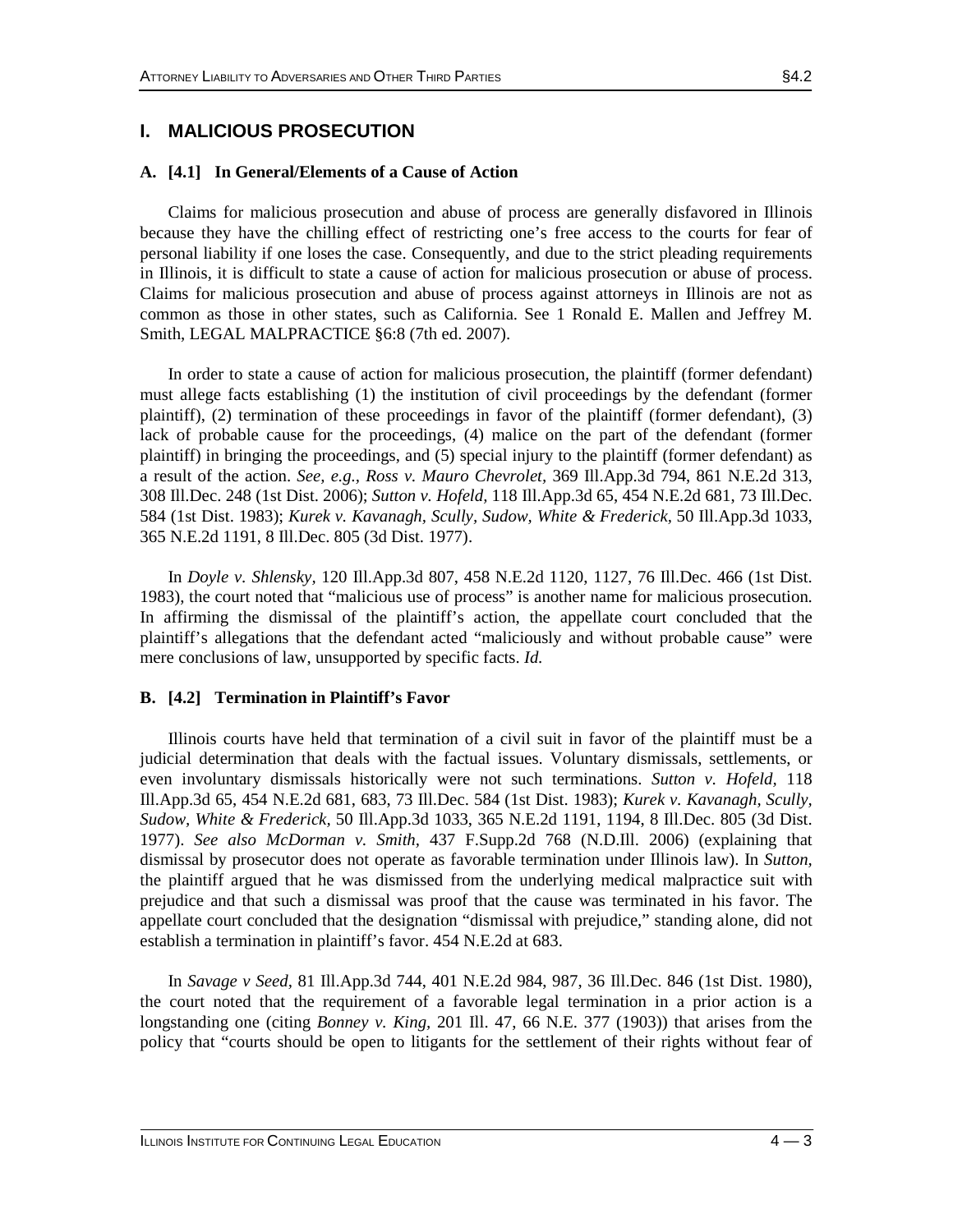prosecution for calling upon the courts to determine such rights" (quoting *Schwartz v. Schwartz,* 366 Ill. 247, 8 N.E.2d 668, 670 (1937)). The *Savage* court, citing *March v. Cacioppo,* 37 Ill.App.2d 235, 185 N.E.2d 397, 402 (1st Dist. 1962), stated that there are four principal reasons for requiring a favorable determination in the original action: (1) to show a lack of probable cause for bringing the action; (2) to avoid a collateral attack on a previous judgment; (3) to show that damages were suffered; and (4) to avoid securing recovery for the bringing of an action that another court may eventually find to be well-brought. *Id.*

The *Savage* court concluded that a voluntary dismissal of the original action did not constitute a favorable termination for purposes of establishing a cause of action for malicious prosecution. In doing so, the court concluded that a decision not on the merits of the original case cannot logically indicate a lack of probable cause in initiating the proceeding. The *Savage* court quoted *Siegel v. City of Chicago,* 127 Ill.App.2d 84, 261 N.E.2d 802, 814 (1st Dist. 1970), in which the court stated:

**We believe that the legal termination requirement necessitates a judgment which deals with the factual issues of the case, whether the judgment be rendered after a trial or upon motion for summary judgment. However, it is not sufficient to simply obtain a dismissal of the opponents' complaint, for such dismissal need bear no logical relationship to the legitimacy of the assertions contained therein; therefore, such dismissal lends no credence to the claim that the assertions [in the original complaint] were baseless.** 401 N.E.2d at 988.

In *Kurek, supra,* the court stated:

**Termination of the civil suit in favor of the plaintiff must be a judicial determination which deals with the factual issues. Voluntary dismissal (***Bonney v. King* **(1903), 201 Ill. 47, 66 N.E. 377), settlement (***Schwartz v. Schwartz* **(1937), 366 Ill. 247, 8 N.E.2d 668), or even involuntary dismissal (***Siegel v. City of Chicago* **(1970), 127 Ill.App.2d 84, 261 N.E.2d 802) are not such terminations.** 365 N.E.2d at 1194.

*See Savage, supra; Smith v. Aaron, Aaron, Schimberg & Hess,* 112 Ill.App.3d 653, 445 N.E.2d 67, 70, 67 Ill.Dec. 775 (2d Dist. 1983). *See also Flores v. Dugan,* 91 Ill.2d 108, 435 N.E.2d 480, 61 Ill.Dec. 783 (1982) (dismissal for want of prosecution is not final and appealable order and thus not favorable termination); *Kay v. Boehm,* 32 Ill.App.3d 853, 336 N.E.2d 781 (2d Dist. 1975) (malicious prosecution action held premature because at time plaintiff filed suit, there had been no favorable termination of contempt charges against him).

In *Cult Awareness Network v. Church of Scientology International,* 177 Ill.2d 267, 685 N.E.2d 1347, 226 Ill.Dec. 604 (1997), however, the Illinois Supreme Court modified the standard by which a plaintiff can establish a favorable legal termination in the prior action. In *Cult Awareness Network,* the plaintiff alleged that the defendants conspired with each other to carry on a campaign of malicious prosecution for the express purpose of causing the plaintiff's bankruptcy and eventual disbandment. In particular, the plaintiff alleged that the defendants filed 21 meritless lawsuits against the plaintiff during a 17-month period in several jurisdictions across the country. Each of the underlying suits was alleged to have been terminated in the plaintiff's favor, either by summary judgment or by voluntary or involuntary dismissals.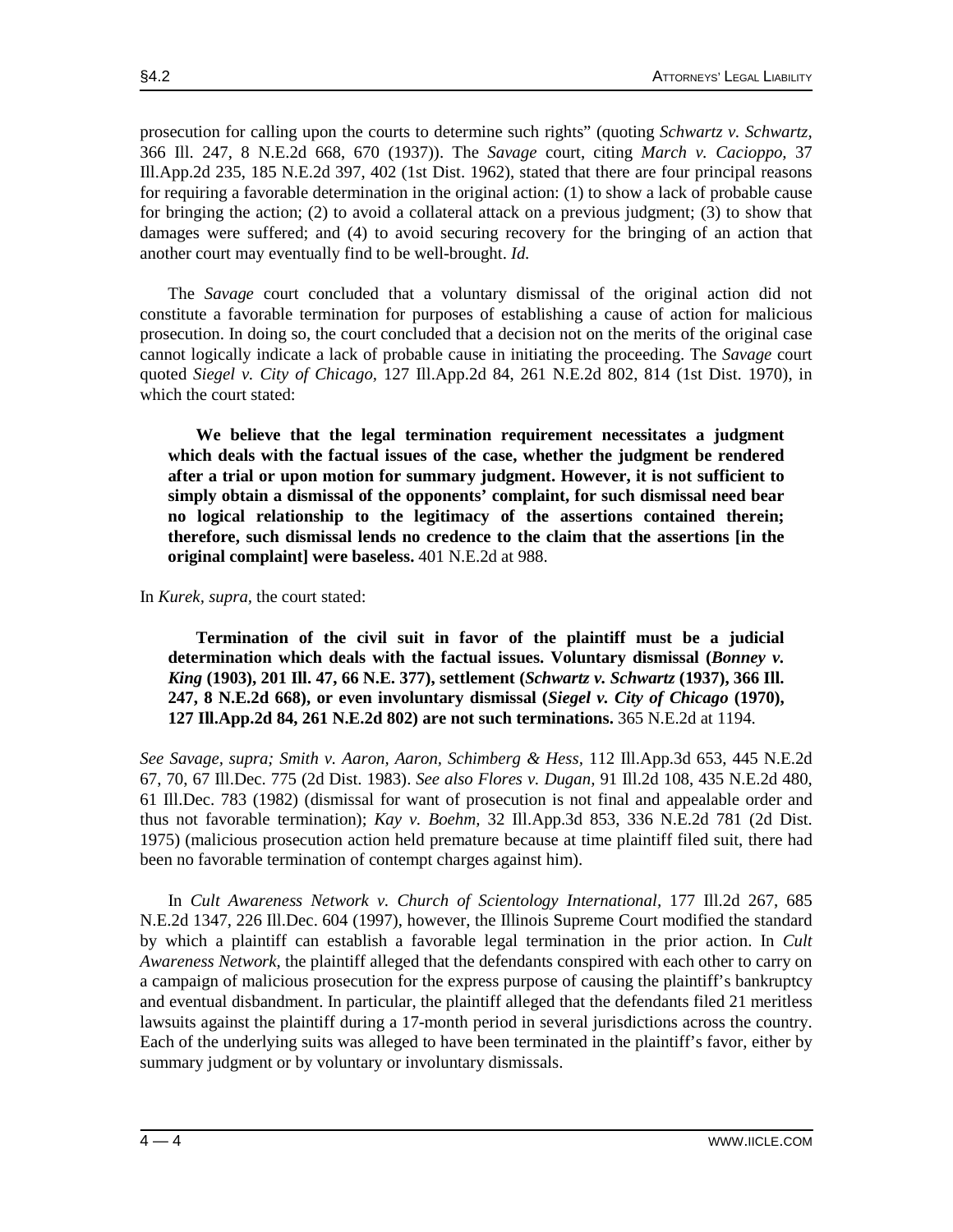The court held that a plaintiff could establish that an underlying lawsuit was terminated in his or her favor even if the lawsuit did not deal with the factual issues or end with an adjudication on the merits. In doing so, the Illinois Supreme Court followed the RESTATEMENT (SECOND) OF TORTS view on the issue of favorable termination:

*Termination in favor of the person against whom civil proceedings are brought.*  **Civil proceedings may be terminated in favor of the person against whom they are brought . . . by (1) the favorable adjudication of the claim by a competent tribunal, or (2) the withdrawal of the proceedings by the person bringing them, or (3) the dismissal of the proceedings because of his failure to prosecute them. A favorable adjudication may be by a judgment rendered by a court after trial, or upon demurrer or its equivalent. In either case the adjudication is a sufficient termination of the proceedings, unless an appeal is taken. . . .**

**Whether a withdrawal or an abandonment constitutes a final termination of the case in favor of the person against whom the proceedings are brought and whether the withdrawal is evidence of a lack of probable cause for their initiation,** *depends upon the circumstances under which the proceedings are withdrawn.* **[**Emphasis added by court.**]** 685 N.E.2d at 1352, quoting RESTATEMENT (SECOND) OF TORTS §674, cmt. j (1977).

The court noted that the RESTATEMENT approach, which has been expressly adopted by various courts across the nation, allows dispositions that do not reach the merits of the underlying case to satisfy the favorable termination requirement in certain circumstances. The court concluded that under the RESTATEMENT approach, whether the requirement is met is to be determined not by the *form* or *title* given to the disposition of the prior proceeding, but by the circumstances under which that disposition is obtained. As a result, terminations that do not rise to the level of adjudications on the merits may satisfy the favorable termination requirement. For example, the court noted that if the dismissal was merely a formal means of securing a negotiated settlement, it cannot serve as the basis for a malicious prosecution action. 685 N.E.2d at 1353. On the other hand, an involuntary dismissal resulting from the plaintiff's failure to comply with discovery serves as a favorable termination because a party who fails to produce evidence, in essence, fails to prosecute. *Id.*

The Illinois Supreme Court concluded that a favorable termination is limited to only those legal dispositions that can give rise to an inference of lack of probable cause. *Id.* citing 54 C.J.S. *Malicious Prosecution* §54 (1987) (dismissal cannot serve as favorable termination if based solely on technical or procedural grounds). The *Cult Awareness Network* court concluded that the RESTATEMENT position best balances the right of citizens to have free access to our courts and the right of the individual to be free from being hailed into court without reason, thereby better serving the interest of justice. Having adopted the RESTATEMENT approach, the court found that the plaintiff satisfied the favorable termination requirement, at least for purposes of the defendants' motion to dismiss under §2-615 of the Code of Civil Procedure, 735 ILCS 5/1-101, *et seq.* See 735 ILCS 5/2-615. The court noted that whether the dispositions of the underlying cases ultimately could be proved by the plaintiff to be indicative of a lack of probable cause remained a question of fact that could not be answered at that stage of the litigation. 685 N.E.2d at 1354.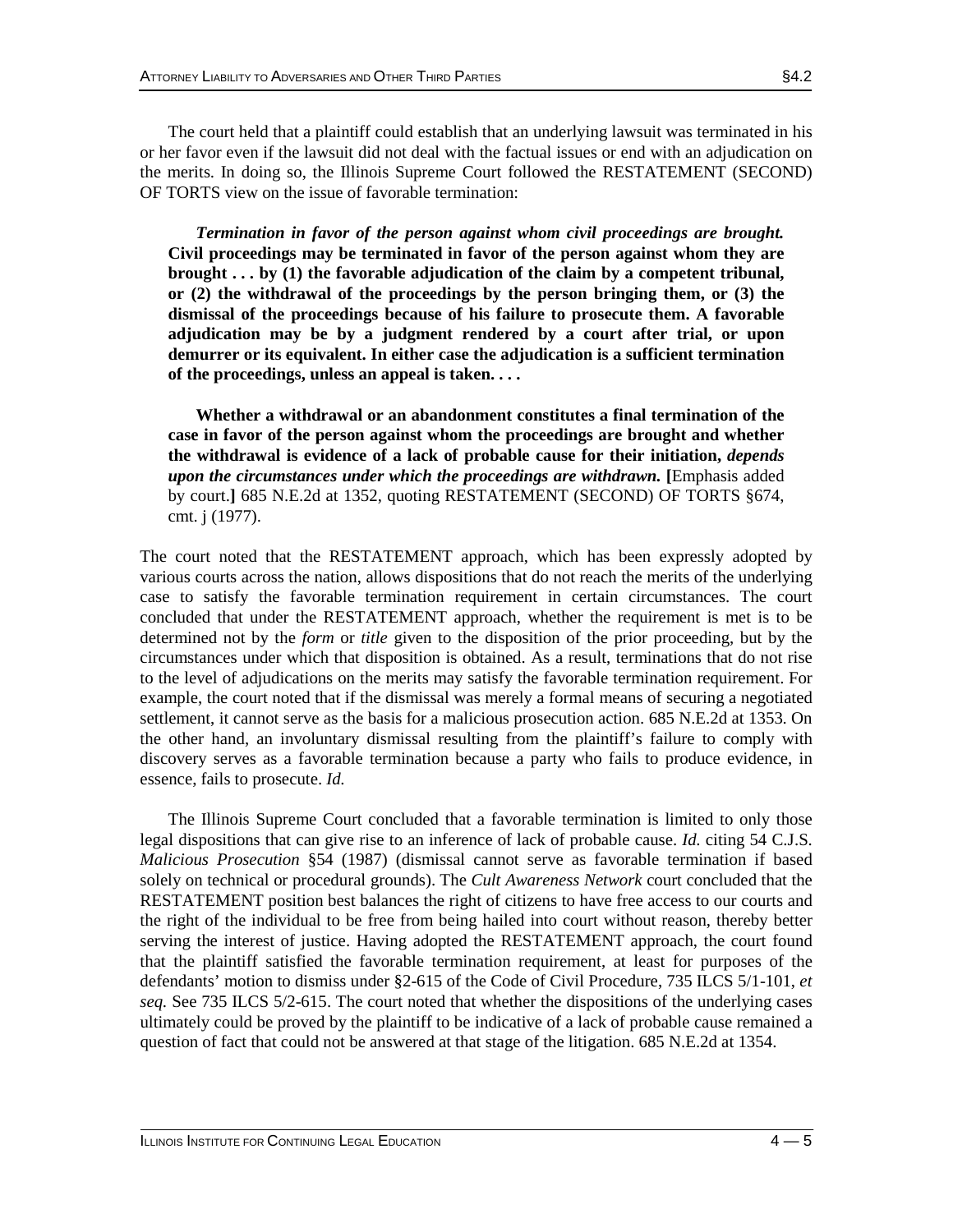In *Balthazar v. Dowling,* 65 Ill.App.3d 824, 382 N.E.2d 1257, 22 Ill.Dec. 559 (2d Dist. 1978), the plaintiffs filed suit against attorneys for the alleged negligent filing of a baseless medical malpractice action against them and for malicious prosecution. The appellate court affirmed the trial court's dismissal of the plaintiff's action for negligent filing of a baseless medical malpractice action. The *Balthazar* court noted that Illinois courts have refused to extend tort liability for the wrongful filing of a lawsuit beyond the parameters of an action for malicious prosecution or abuse of process. 382 N.E.2d at 1258 – 1259. *See also Safeway Insurance Co. v. Spinak,* 267 Ill.App.3d 513, 641 N.E.2d 834, 204 Ill.Dec. 404 (1st Dist. 1994); *Withall v. Capitol Federal Savings of America,* 164 Ill.App.3d 851, 518 N.E.2d 328, 115 Ill.Dec. 803 (1st Dist. 1987); *Lyddon v. Shaw,* 56 Ill.App.3d 815, 372 N.E.2d 685, 690, 14 Ill.Dec. 489 (2d Dist. 1978); *Pantone v. Demos,* 59, Ill.App.3d 328, 375 N.E.2d 480, 482, 16 Ill.Dec. 607 (1st Dist 1978); *Berlin v. Nathan,* 64 Ill.App.3d 940, 381 N.E.2d 1367, 1371, 21 Ill.Dec. 682 (1st Dist 1978).

#### **C. [4.3] Necessity of "Special Injury"**

*Berlin v. Nathan,* 64 Ill.App.3d 940, 381 N.E.2d 1367, 21 Ill.Dec. 682 (1st Dist 1978), involved another of the many retaliatory actions that physicians in Illinois and other states who were sued for medical malpractice filed against both the original plaintiff and the original attorney who filed the malpractice suit. In *Berlin,* the plaintiff argued that the defendants owed him a duty to refrain from willfully and wantonly filing suit against him without having reasonable cause to believe that he had been guilty of medical malpractice and that they instituted the suit with reckless disregard as to the truth or falsity of the allegations. The plaintiff alleged that his reputation and his profession had been attacked, he had suffered mental anguish, he had been caused to devote much time to the defense of the malpractice suit, and that because of the suit, he would be required to pay increased premiums for his insurance coverage.

The appellate court in *Berlin* held that the plaintiff failed to state a claim for malicious prosecution against any of the defendants. The *Berlin* court noted that the law does not look with favor on malicious prosecution suits and that there are strict limitations on the availability of these suits. The court concluded that the plaintiff failed to establish the last two elements of the cause of action (*i.e.,* that the prior cause terminated in the plaintiff's favor and special injury not necessarily resulting in any and all suits prosecuted to recover for like causes of action). The court noted that the only damages the plaintiff claimed he suffered were that (1) his reputation and his profession was attacked, (2) he suffered mental anguish, (3) he was forced to spend time on the defense, and (4) he was required to pay increased insurance premiums.

The *Berlin* court found that the first three items of claimed damage were so patently common to all litigation that no discussion was warranted. The court also held that an increase in insurance premiums, while perhaps not a necessary result of the litigation, was an item necessarily incident to all malpractice cases and was not therefore amounting to damages suffered specially by plaintiff as distinct from other physicians who had been sued. 381 N.E.2d at 1371. *See also Schwartz v. Schwartz,* 366 Ill. 247, 8 N.E.2d 668 (1937) (special injury required); *Pantone v. Demos,* 59 Ill.App.3d 328, 375 N.E.2d 480, 16 Ill.Dec. 607 (1st Dist 1978) (same); *Savage v. Seed,* 81 Ill.App.3d 744, 401 N.E.2d 984, 987, 36 Ill.Dec. 846 (1st Dist. 1980) (special injury required is injury "over and above the ordinary expense and trouble attendant upon the defense of an ordinary civil suit"), quoting *Schwartz, supra,* 8 N.E.2d at 671.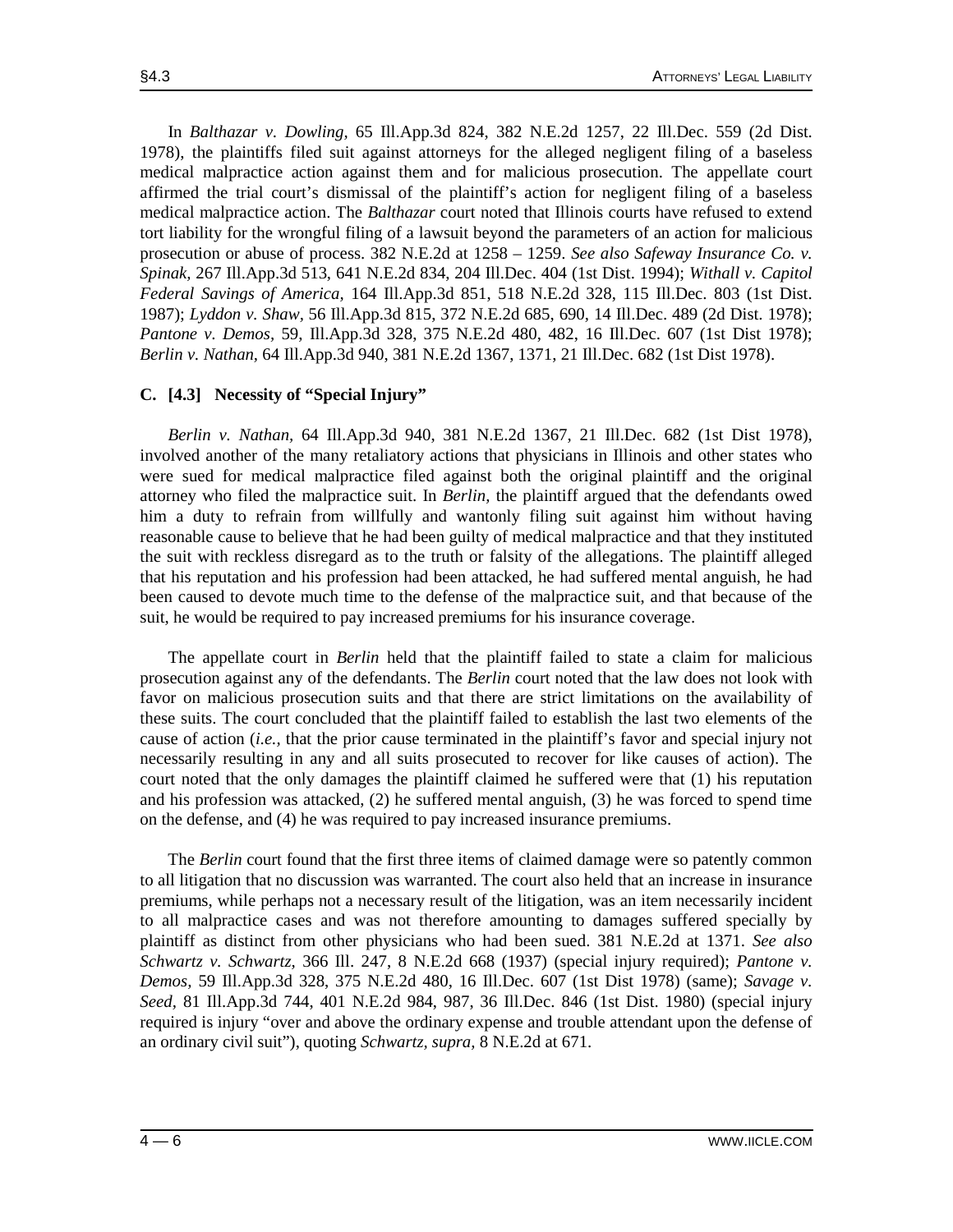In *Lasswell v. Ehrlich,* 92 Ill.App.3d 935, 416 N.E.2d 423, 48 Ill.Dec. 392 (2d Dist. 1981), an attorney filed suit against a former client and others for malicious prosecution of a legal malpractice suit against him. The plaintiff argued that the "special injury" requirement was not applicable since a legal malpractice action is a suit which is itself "unusual in its effect upon the defendant." 416 N.E.2d at 424, quoting *Norin v. Scheldt Manufacturing Co.,* 297 Ill. 521, 130 N.E. 791, 793 (1921). The appellate court held that an attorney was not excused from the requirement of pleading special injury. The court found no distinguishing features of legal malpractice suits that would make them susceptible to any unique or particular injuries over and above the type of injuries commonly incident to medical malpractice suits. *Compare Burnap v. Marsh,* 13 Ill. 535 (1852) (attorney will be liable for maliciously procuring arrest when attorney knew there was no cause of action).

In *Stopka v. Lesser,* 82 Ill.App.3d 323, 402 N.E.2d 781, 37 Ill.Dec. 779 (1st Dist. 1980), the plaintiff argued that the court should modify the Illinois Supreme Court's prior decisions by expanding the standard of injury sufficient to support an action for wrongful litigation. In support of this argument, the plaintiff contended that the strict requirements necessary to state a cause of action for malicious prosecution do not afford substantial protection to those who suffer actual damage by the wrongful filing of litigation against them. In support of the plaintiff's contention, his appellate brief contained a table showing the final resolution of malicious prosecution lawsuits brought to trial in Illinois since 1848. Of the 191 cases tried, the plaintiff claimed that plaintiffs had been successful in only eight actions arising out of an underlying civil suit. As of 1980, not one action had been terminated in a plaintiff's favor since 1934. 402 N.E.2d at 783 n.3.

The *Stopka* court noted that it was not within its authority to overrule the Illinois Supreme Court or to modify its decisions, and the court was therefore compelled to hold that the plaintiff failed to satisfy the "special injury" requirements. The appellate court did, however, state that it believed a reassessment of the special damages requirement was appropriate. 402 N.E.2d at 783 – 784. To date, however, the Illinois Supreme Court has not modified the special injury requirement.

In *Cult Awareness Network v. Church of Scientology International,* 177 Ill.2d 267, 685 N.E.2d 1347, 226 Ill.Dec. 604 (1997), the Illinois Supreme Court noted that a common theme with respect to the special injury rule that runs throughout all of the court's opinions on the subject, including *Shedd v. Patterson,* 302 Ill. 355, 134 N.E. 705 (1922), is the Supreme Court's recognition of its responsibility to maintain a proper balance between the societal interest in preventing harassing suits and in permitting the honest assertion of rights in our courts. The *Cult Awareness Network* court held that it is this balance that lies at the heart of the special injury rule. The court held that the plaintiff satisfied the special injury rule to state a cause of action. In doing so, the court stated:

**The invidiousness of the alleged conspiracy is best reflected in the fact that plaintiff was sued 21 times over the course of a 17-month period in jurisdictions ranging from New York to California. Such a sustained onslaught of litigation can hardly be deemed "ordinary" if plaintiff can prove that the actions were brought without probable cause and with malice.** 685 N.E.2d at 1356.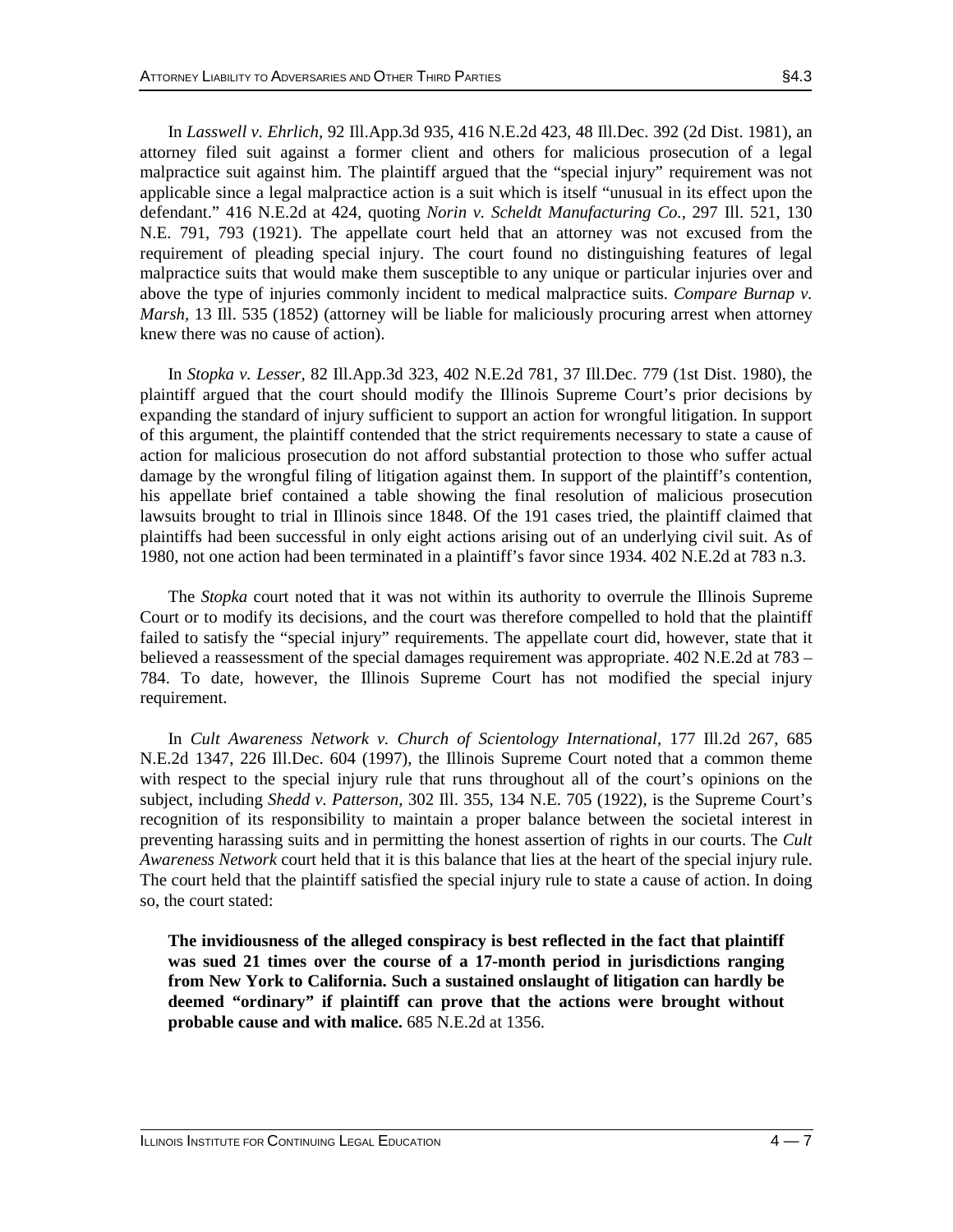735 ILCS 5/2-109 was one of a number of provisions added to the Code of Civil Procedure in 1985 by P.A. 84-7 (eff. Aug. 15, 1985), which was passed by the Illinois General Assembly in response to what was perceived to be a crisis in the area of medical malpractice litigation. *See DeLuna v. St. Elizabeth's Hospital,* 147 Ill.2d 57, 588 N.E.2d 1139, 1142, 167 Ill.Dec. 1009 (1992). Section 2-109 provides:

**In all cases alleging malicious prosecution arising out of proceedings which sought damages for injuries or death by reason of medical, hospital, or other healing art malpractice, the plaintiff need not plead or prove special injury to sustain his or her cause of action. In all such cases alleging malicious prosecution, no exemplary or punitive damages shall be allowed.** 735 ILCS 5/2-109.

In *Miller v. Rosenberg,* 196 Ill.2d 50, 749 N.E.2d 946, 255 Ill.Dec. 464 (2001), a unanimous Illinois Supreme Court, speaking through Justice McMorrow, ruled that §2-109 was constitutional. The court held that the classification contained in the statute was rationally related to a legitimate governmental interest in curtailing frivolous medical malpractice actions and therefore did not violate the prohibition against special legislation, right to equal protection, or guarantee of due process. The court relied heavily on its analysis in *Bernier v. Burris,* 113 Ill.2d 219, 497 N.E.2d 763, 100 Ill.Dec. 585 (1986), in which the court conducted a thorough analysis of challenges to earlier medical malpractice reform legislation, upholding some provisions as bearing a rational relationship to legitimate state interests, while striking down others as unconstitutional. In *Miller,* the Illinois Supreme Court also concluded that an affidavit from a healthcare professional filed pursuant to 735 ILCS 5/2-622 will not insulate the patient-plaintiff from a malicious prosecution claim.

Illinois courts have rejected plaintiffs' attempts to create a new cause of action for the willful filing of an allegedly frivolous action based on the argument that Article I, §12, of the Illinois Constitution requires such an action. Article I, §12, states:

#### **Every person shall find a certain remedy in the laws for all injuries and wrongs which he receives to his person, privacy, property or reputation. He shall obtain justice by law, freely, completely, and promptly.**

In so rejecting this new cause of action, Illinois courts have noted that Article I, §12 "is 'an expression of a philosophy and not a mandate that a "certain remedy" be provided in any specific form or that the nature of the proof necessary to the award of a judgment or decree continue without modification.' " *Berlin, supra,* 381 N.E.2d at 1374, quoting *Sullivan v. Midlothian Park District,* 51 Ill.2d 274, 281 N.E.2d 659, 662 (1972). As long as some remedy for the alleged wrong exists, Article I, §12 does not mandate recognition of any new remedy. The *Berlin* court noted that in this type of case, one may file an action for malicious prosecution, or perhaps for abuse of process, and even if these two remedies are not applicable, the plaintiff could recover attorneys' fees under §41 of the Civil Practice Act (Ill.Rev.Stat. (1977), c. 110, ¶41), the predecessor to Illinois Supreme Court Rule 137. The *Berlin* court held, however, that the mere fact that the relief provided by these remedies is limited, or that the plaintiff is unable to meet the burden of proof required, does not dictate the creation of new remedies. *See also Pantone, supra; Lyddon v. Shaw,* 56 Ill.App.3d 815, 372 N.E.2d 685, 690, 14 Ill.Dec. 489 (2d Dist. 1978).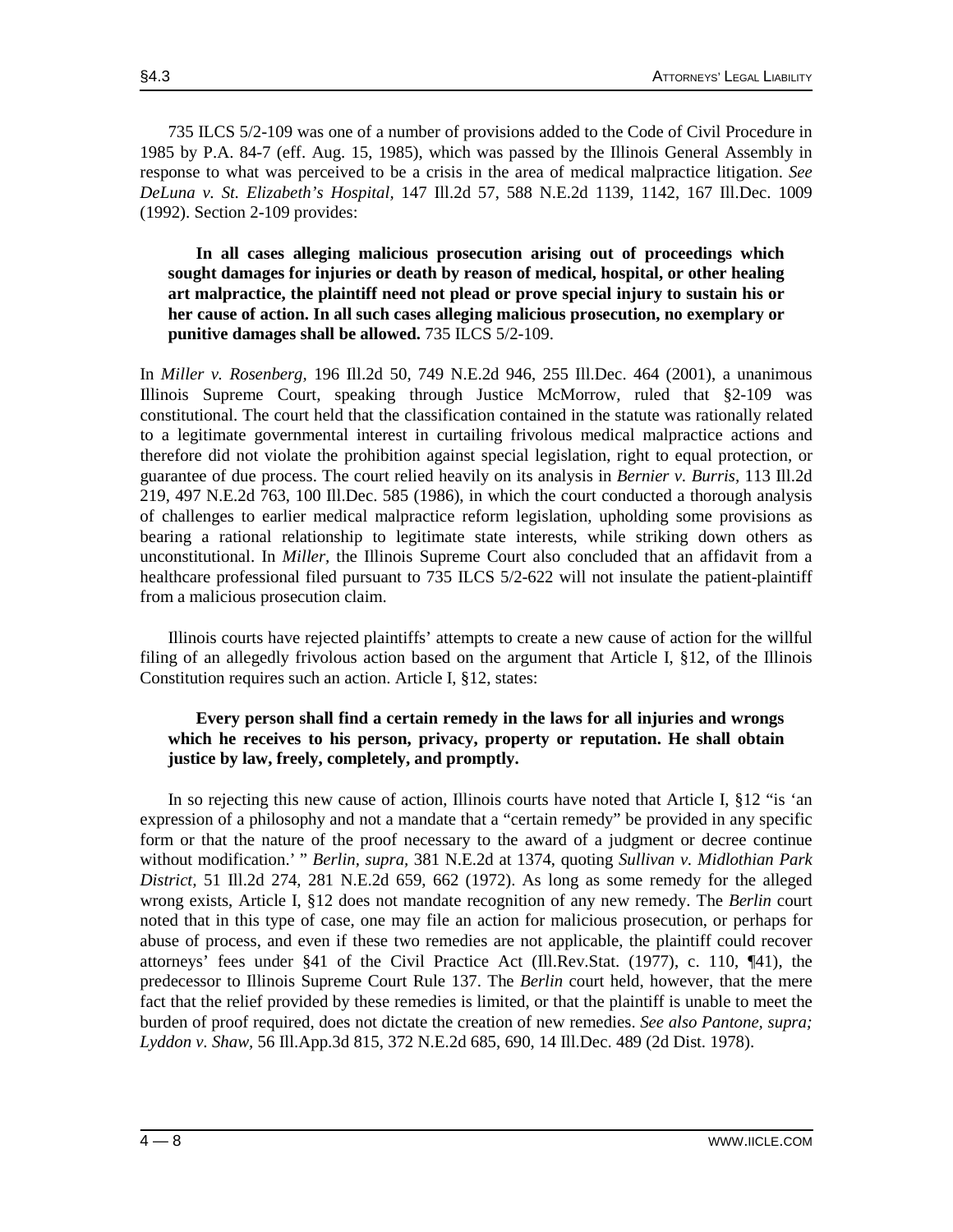The *Berlin* court also noted that it would be contrary to public policy to hold that an attorney has a duty to an intended defendant not to file a weak or perhaps frivolous lawsuit since it would create an insurmountable conflict of interest between the attorney and the client.

#### **D. [4.4] Statute of Limitations**

735 ILCS 5/13-202 establishes a two-year statute of limitations for malicious prosecution actions. *Jackson v Edelman,* 281 Ill.App.3d 256, 666 N.E.2d 785, 217 Ill.Dec. 116 (1st Dist 1996); *Withall v Capital Federal Savings of America,* 155 Ill.App.3d 537, 508 N.E.2d 363, 108 Ill.Dec. 202 (1st Dist. 1987) (§13-202 covers any action for tortious use of legal process).

# **II. ABUSE OF PROCESS**

#### **A. [4.5] In General/Elements of a Cause of Action**

To establish a cause of action for abuse of process, the plaintiff must plead and prove facts establishing (1) an ulterior purpose by the defendant in the regular use of regular court process and (2) the use of regular judicial process for an improper purpose. *Kumar v. Bornstein,* 354 Ill.App.3d 159, 820 N.E.2d 1167, 290 Ill.Dec. 100 (2d Dist. 2004); *Neurosurgery & Spine Surgery, S.C. v. Goldman,* 339 Ill.App.3d 177, 790 N.E.2d 925, 274 Ill.Dec. 152 (2d Dist. 2003); *Kirchner v. Greene,* 294 Ill.App.3d 672, 691 N.E.2d 107, 229 Ill.Dec. 171 (1st Dist. 1998); *Sutton v. Hofeld,* 118 Ill.App.3d 65, 454 N.E.2d 681, 73 Ill.Dec. 584 (1st Dist. 1983); *Kurek v. Kavanagh, Scully, Sudow, White & Frederick,* 50 Ill.App.3d 1033, 365 N.E.2d 1191, 1195, 8 Ill.Dec. 805 (3d Dist. 1977). Specifically, the defendant must have intended to use the action to accomplish some purpose that could not be accomplished through the suit. *Kurek, supra,* 365 N.E.2d at 1195. The court must determine whether the defendant could have achieved some other purpose by filing an action that could not otherwise be achieved. *Sutton, supra,* 454 N.E.2d at 683.

In *Sutton,* the court agreed with the defendant that an appropriate use of the legal system is to seek money damages for an alleged wrong, and the plaintiff's argument that the sole purpose of the suit was to force payment of damages by his insurance carrier was without merit. Further, the mere filing of a lawsuit, even with a malicious motive, does not constitute an abuse of process. *Kurek, supra,* 365 N.E.2d at 1195.

#### **B. [4.6] Use of Process**

"Process" is defined as "any means used by the court to acquire or to exercise its jurisdiction over a person or over specific property." *Doyle v. Shlensky,* 120 Ill.App.3d 807, 458 N.E.2d 1120, 1128, 76 Ill.Dec. 466 (1st Dist. 1983), quoting *Holiday Magic, Inc. v. Scott,* 4 Ill.App.3d 962, 282 N.E.2d 452, 456 (1st Dist. 1972). Process is issued by the court under its official seal and must be distinguished from pleadings, which are created and filed by the litigants. *Doyle, supra.* In *Doyle,* the plaintiff alleged that the defendant-attorney threatened disclosure to the plaintiff's employer of the report of the plaintiff's psychiatric examination unless he accepted the property settlement and divorce decree. The appellate court held that even assuming the truth of the plaintiff's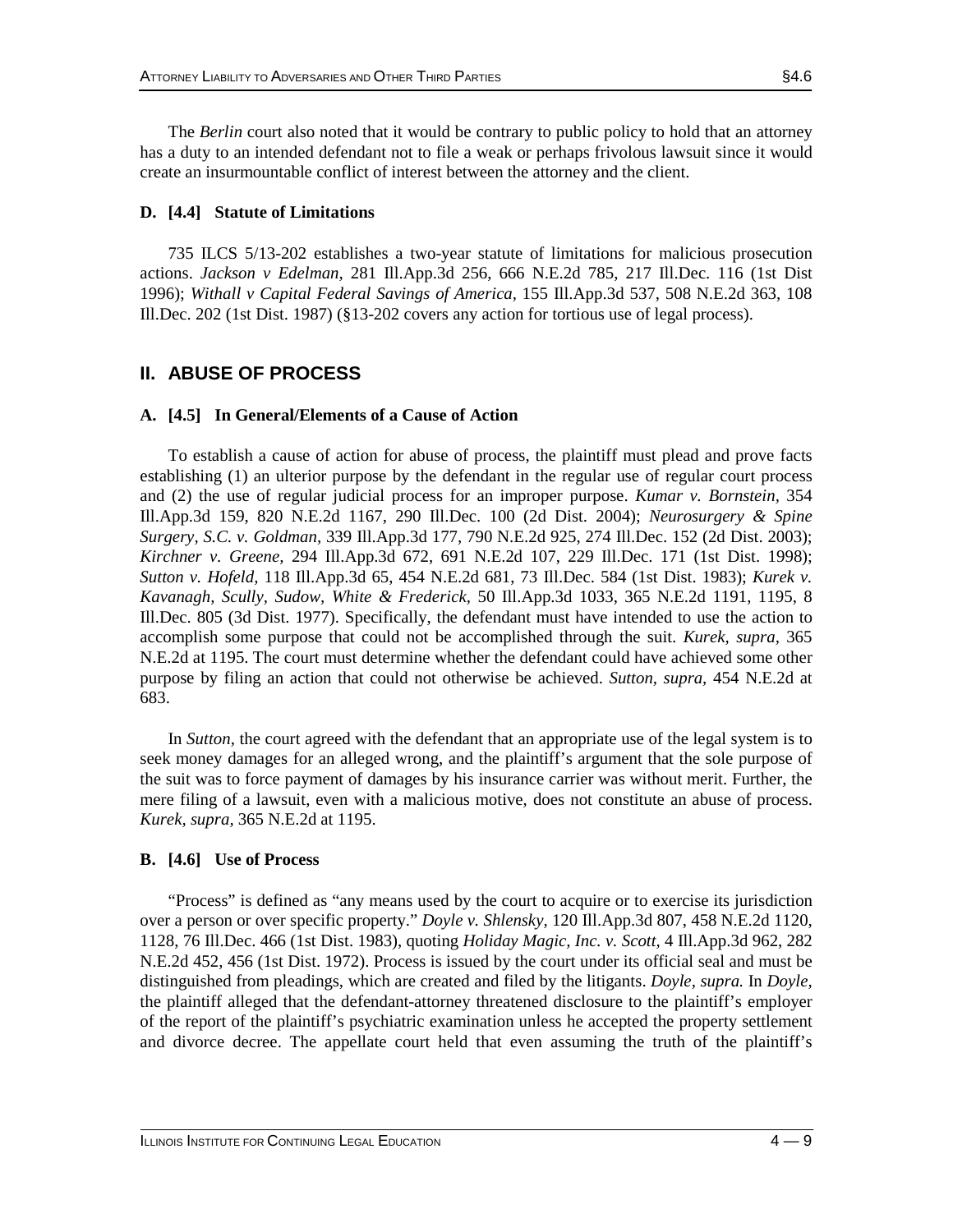allegations, the plaintiff alleged no misuse of the court's process. The psychiatric report, even though obtained pursuant to a court order, was not issued by the court and could not be considered a process of the court. The plaintiff failed to allege an improper use of the court order, itself, and neither did he allege that the divorce action was filed for any ulterior purpose.

#### **C. [4.7] Misuse or Misapplication of Process**

The second element regarding the need for misuse or misapplication of process is essential to the maintenance of an abuse of process action. Illinois courts have repeatedly held that the mere institution of proceedings does not, in and of itself, constitute abuse of process. Some act must be alleged whereby there has been a misuse or perversion of the process of the court. It is wellestablished law in Illinois that the mere institution of a suit or proceeding, even with a malicious intent or motive, does not itself constitute an abuse of process. In *Bonney v. King,* 201 Ill. 47, 66 N.E. 377, 378 (1903), the Illinois Supreme Court stated:

**Two elements are necessary to an action for the malicious abuse of legal process: First, the existence of an ulterior purpose; and, second, an act in the use of the process not proper in the regular prosecution of the proceeding. . . . Regular and legitimate use of process, though with a bad intention, is not a malicious abuse of process. [**Citation omitted.**]**

*See also Kumar v. Bornstein,* 354 Ill.App.3d 159, 820 N.E.2d 1167, 290 Ill.Dec. 100 (2d Dist. 2004); *Neurosurgery & Spine Surgery, S.C. v. Goldman,* 339 Ill.App.3d 177, 790 N.E.2d 925, 274 Ill.Dec. 152 (2d Dist. 2003); *Kirchner v. Greene,* 294 Ill.App.3d 672, 691 N.E.2d 107, 229 Ill.Dec. 171 (1st Dist. 1998); *Holiday Magic, Inc. v. Scott,* 4 Ill.App.3d 962, 282 N.E.2d 452 (1st Dist. 1972). In *Holiday Magic,* the court noted that to constitute an abuse of the process in the legal sense, there must be some act in the use of the process that is not proper in the regular course of the proceedings. This element has been generally defined by Illinois courts as existing only in instances in which the plaintiff has suffered an actual arrest or a seizure of property. 282 N.E.2d at 457.

In *Erlich v. Lopin-Erlich,* 195 Ill.App.3d 537, 553 N.E.2d 21, 142 Ill.Dec. 671 (1st Dist. 1990), a husband engaged in marriage dissolution proceedings filed suit against his wife and her attorneys alleging that a temporary restraining order (TRO) that blocked the disposal of marital assets was abuse of process. The appellate court affirmed the dismissal of the plaintiff's alleged claim, holding that seeking a TRO was not extraneous to the purpose of marriage dissolution proceedings and that the plaintiff therefore failed to state a cause of action, even if representations made to the court to obtain the TRO were false.

In *Executive Commercial Services, Ltd. v. Daskalakis,* 74 Ill.App.3d 760, 393 N.E.2d 1365, 31 Ill.Dec. 58 (2d Dist. 1979), the court held that an amended counterclaim stated a cause of action for abuse of process. The counter-plaintiff alleged that the holding of her as hostage to extract money from the codefendants was the type of ulterior purpose envisioned by the tort of abuse of process. The court concluded that if she could prove her allegations that a writ ne exeat was obtained for an improper purpose, she was entitled to relief.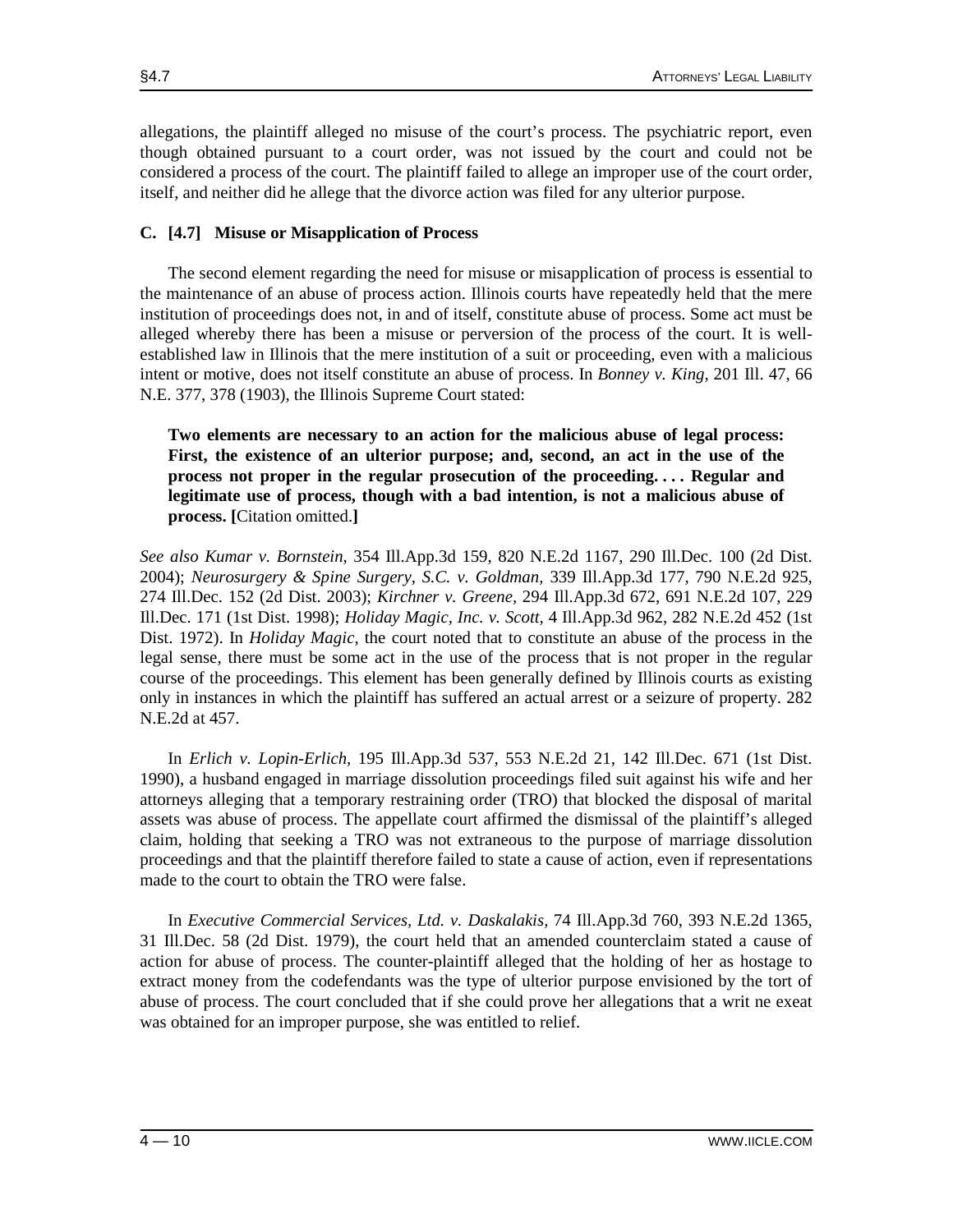#### **D. [4.8] Statute of Limitations**

735 ILCS 5/13-202 establishes a two-year statute of limitations for abuse of process actions. *Withall v. Capital Federal Savings of America,* 155 Ill.App.3d 537, 508 N.E.2d 363, 108 Ill.Dec. 202 (1st Dist. 1987) (§13-202 covers any action for tortious use of legal process).

### **III. UNAUTHORIZED FILING**

#### **A. [4.9] In General/Elements for a Cause of Action**

In very limited situations, Illinois courts have also recognized a cause of action for the unauthorized filing of a lawsuit. *Safeway Insurance Co. v. Spinak,* 267 Ill.App.3d 513, 641 N.E.2d 834, 204 Ill.Dec. 404 (1st Dist. 1994); *Merriman v. Merriman,* 290 Ill.App. 139, 8 N.E.2d 64 (1st Dist. 1937). In *Merriman,* the First District Appellate Court recognized a cause of action in favor of the defendant in a legal proceeding against the attorney who instituted the proceeding without authority from the putative plaintiff. The court distinguished the action from malicious prosecution and abuse of process. Relying on authority from other jurisdictions, the *Merriman*  court held:

**[**I**]t is an actionable wrong to bring suit in another's name without authority . . . and if the defendant in such action suffers injury by reason of the prosecution of the unauthorized suit against him, he may maintain an action for the actual damages sustained by him in the loss of time, and for money paid to procure the discontinuance of the suit. [**Citations omitted.**]** 8 N.E.2d at 64.

Similarly, in *Safeway Insurance, supra,* the plaintiff filed suit against the defendant attorneys, alleging that they had filed an unauthorized lawsuit against the plaintiff. The trial court dismissed the plaintiff's action on the basis that it was time-barred by the two-year statute of limitations applicable to malicious prosecution and abuse process claims. The plaintiff appealed, and the appellate court reversed. The appellate court recognized a cause of action for unauthorized filing.

The court in *Safeway Insurance* recognized that access to our courts as a vehicle for resolving private disputes is a fundamental component of our judicial system and public policy demands that litigants who, in good faith, present their claims to our courts for determination be free to do so without fear of being sued for seeking to enforce their rights. 641 N.E.2d at 836. Consequently, Illinois courts have resisted attempts to enlarge on the tort liability of litigants beyond the ill-favored actions for malicious prosecution and abuse of process. *Id.,* citing *Lyddon v Shaw,* 56 Ill.App.3d 815, 372 N.E.2d 685, 690, 14 Ill.Dec. 489 (2d Dist. 1978). Ultimately, however, the court in *Safeway Insurance* concluded that the claim asserted by the plaintiff did not impact on the litigants; it sought redress against those who set the judicial system in motion when there was no litigant seeking to enforce a right. The court noted that when an unauthorized action is filed, there is nothing for a court to determine; there are no claims presented to resolve.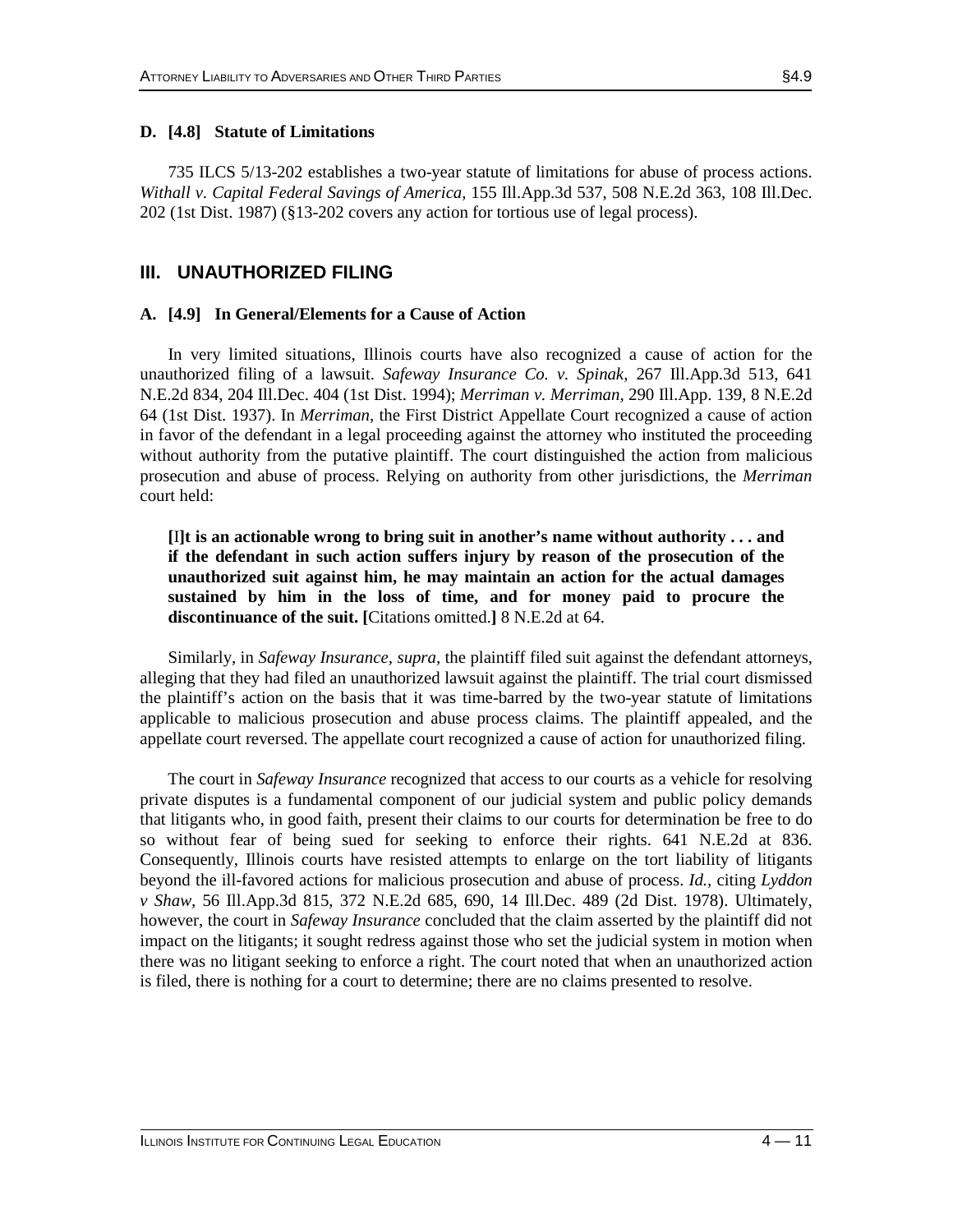#### **B. [4.10] Statute of Limitations**

*Safeway Insurance Co. v Spinak,* 267 Ill.App.3d 513, 641 N.E.2d 834, 204 Ill.Dec. 404 (1st Dist. 1994), concluded that a claim for unauthorized filing is a separate and distinct action from malicious prosecution or abuse of process and that the limitation period for such an action is not specifically provided for. It is therefore governed by the five-year limitations period contained in 735 ILCS 5/13-205.

# **IV. DEFAMATION**

#### **A. [4.11] Defamation Per Se**

In general, in order to state a cause of action for defamation, the plaintiff must plead facts to show (1) that the defendant made a false statement concerning him or her, (2) that there was an unprivileged publication to a third-party with fault by the defendant, and (3) that the publication caused damage to the plaintiff. *Weber v. Cueto,* 253 Ill.App.3d 509, 624 N.E.2d 442, 191 Ill.Dec. 593 (5th Dist. 1993). A publication is actionable per se, however, if it is "so obviously and naturally harmful to the person to whom it refers that a showing of special damages is unnecessary." *Owen v. Carr,* 113 Ill.2d 273, 497 N.E.2d 1145, 1147, 100 Ill.Dec. 783 (1986).

Words are considered defamatory per se in Illinois only if they (1) impute the commission of a criminal offense, (2) impute infection with a loathsome communicable disease, (3) impute inability to perform or want of integrity in discharge of duties of office or employment, or (4) prejudice a party, or impute lack of ability, in his or her trade. *See, e.g., Mullen v. Solber,* 271 Ill.App.3d 442, 648 N.E.2d 950, 208 Ill.Dec. 28 (1st Dist. 1995) (defamation action against attorney who accused another lawyer in open court of being intoxicated). Whether a statement is defamatory is a question of law for the trial court. *Anderson v. Matz,* 67 Ill.App.3d 175, 384 N.E.2d 759, 761, 23 Ill.Dec. 852 (1st Dist. 1978).

#### **1. [4.12] The Innocent Construction Rule**

Even if words fall into a per se category, the claim will not be actionable if the words are capable of an innocent construction. *Bryson v. News America Publications, Inc.,* 174 Ill.2d 77, 672 N.E.2d 1207, 1215, 220 Ill.Dec. 195 (1996). The innocent construction rule, as explained by the Illinois Supreme Court in *Bryson,* requires a court

**to consider a written or oral statement in context, giving the words, and their implications, their natural and obvious meaning. If, so construed, a statement "may reasonably be innocently interpreted or reasonably be interpreted as referring to someone other than the plaintiff it cannot be actionable** *per se.***"** *Id,* quoting *Chapski v. Copley Press,* 92 Ill.2d 344, 442 N.E.2d 195, 199, 65 Ill.Dec. 884 (1982).

*See also Anderson v. Vanden Dorpel,* 172 Ill.2d 399, 667 N.E.2d 1296, 1302, 217 Ill.Dec. 720 (1996), in which the court held that whether a statement is capable of an innocent construction is a question of law. Only the court may determine whether an allegation is capable of an innocent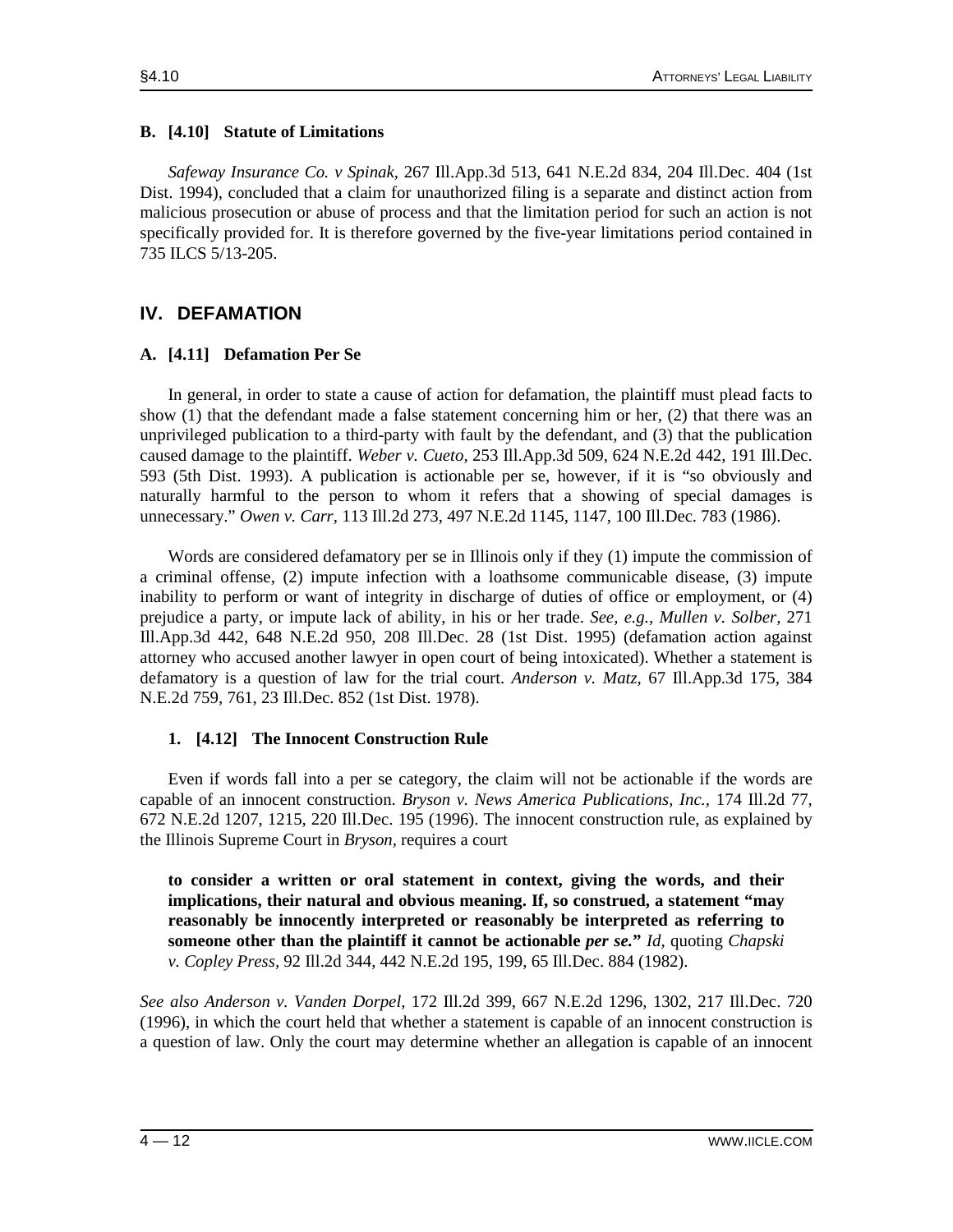construction, and this determination can be made from the four corners of the complaint. Illinois courts have held that trial courts may properly apply the innocent construction rule when ruling on motions to dismiss under both 735 ILCS 5/2-615 and 5/2-619. *Becker v. Zellner,* 292 Ill.App.3d 116, 684 N.E.2d 1378, 226 Ill.Dec. 175 (2d Dist. 1997).

The innocent construction rule only applies to actions for defamation per se. *Mittelman v. Witous,* 135 Ill.2d 220, 552 N.E.2d 973, 979, 142 Ill.Dec. 232 (1989). "The rigorous standard of the modified innocent construction rule favors defendants in *per se* actions in that a nondefamatory interpretation must be adopted if it is *reasonable.*" [Emphasis in original.] *Anderson, supra,* 667 N.E.2d at 1302, quoting *Mittelman, supra,* 552 N.E.2d at 979. Finally, the innocent construction rule does not allow for the trial court to balance reasonable constructions or to decide which interpretation is more reasonable than the other. *Harte v. Chicago Council of Lawyers,* 220 Ill.App.3d 255, 581 N.E.2d 275, 279, 163 Ill.Dec. 324 (1st Dist. 1991).

Applying the innocent construction rule, Illinois courts have dismissed defamation claims involving some very harsh language. For example, in *Gardner v. Senior Living Systems, Inc.,* 314 Ill.App.3d 114, 731 N.E.2d 350, 352, 246 Ill.Dec. 822 (1st Dist. 2000), the appellate court held that a letter describing the plaintiff's conduct as "unethical" and "illegal" was subject to an innocent construction and not defamatory. In *Gardner,* the plaintiff alleged that letters published by the defendants to their present and potential customers falsely accused her of being unethical and taking actions that were illegal. The letters stated:

#### **It has recently come to our attention that one of our former support employees, Lynda Gardner, has in fact been soliciting SLS clients and contracting her services. Lynda's actions are at a minimum unethical and because she left with [SLS] software, we believe illegal.** 731 N.E.2d at 354*.*

The *Gardner* court initially noted that standing alone, the word "illegal" may be innocently construed because it does not necessarily connote the commission of a criminal offense. 731 N.E.2d at 355.

Additionally, the court rejected the plaintiff's claim that the letters falsely accusing her of being unethical based on her solicitation of SLS customers and her refusal to sign a nondisclosure agreement were defamatory per se because they imputed lack of integrity in her employment. The *Gardner* court found that these statements were not reasonably capable of the defamatory meaning ascribed to them by the plaintiff. In particular, the court held that merely calling the plaintiff "unethical" could not be reasonably interpreted as stating actual verifiable facts and, therefore, the statements were constitutionally protected opinion. *Id.* The *Gardner* court ultimately held, however, that the plaintiff pled sufficient facts to state a claim.

In *Chapski, supra,* the Illinois Supreme Court reversed the appellate court, which had held that the defendant's statement that the plaintiff, an attorney, "skirt[ed] the ethics" and engaged in "shenanigans" had to be innocently construed and need not be read as an accusation of impropriety. *See Chapski v. Copley Press,* 100 Ill.App.3d 1012, 427 N.E.2d 638, 640, 56 Ill.Dec. 443 (2d Dist. 1981). The appellate court in *Chapski* had concluded that although the published articles were highly critical of the court system and the plaintiff's conduct within the system, they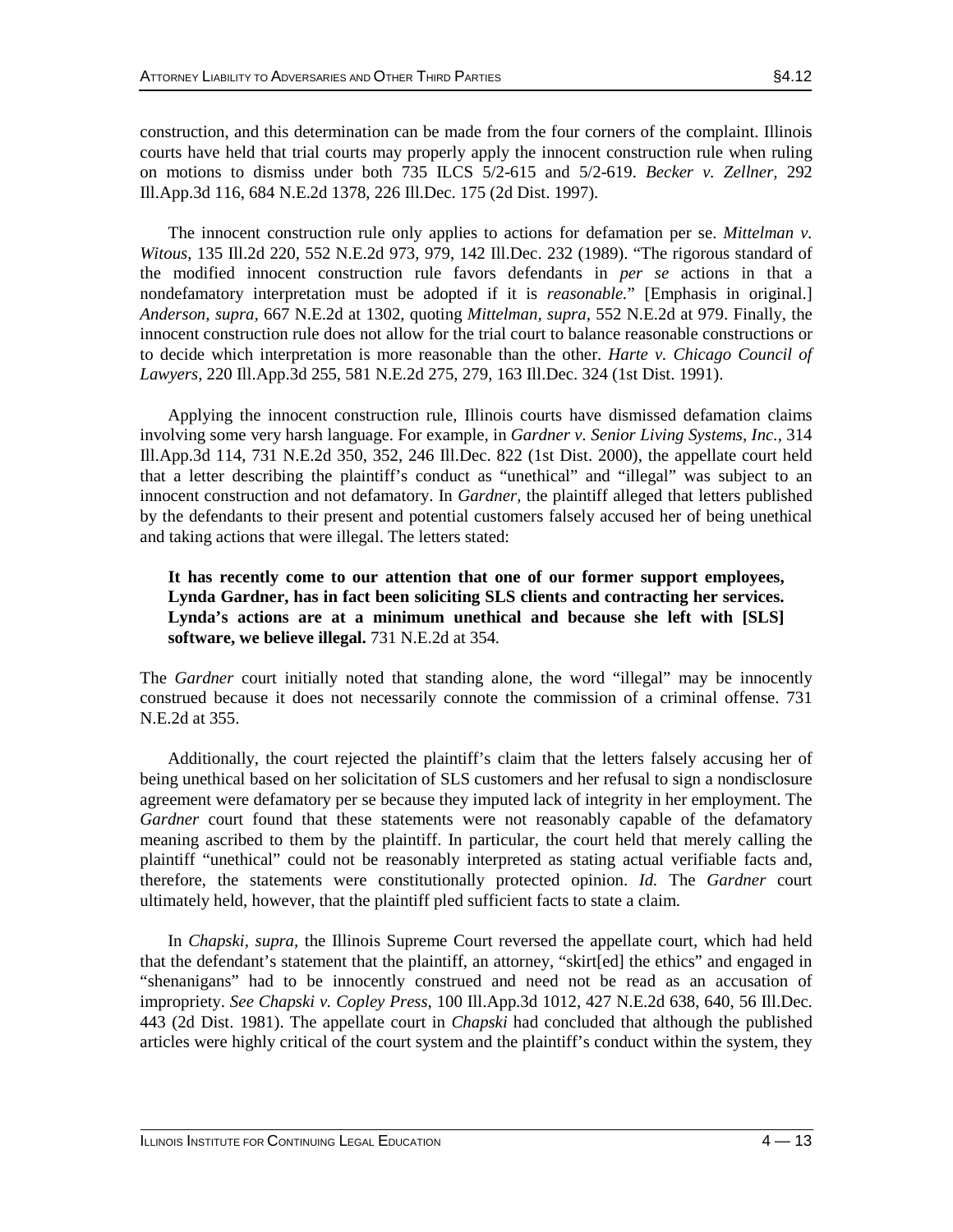did not charge the plaintiff with any illegal act and neither did they suggest that he was incompetent. *See also Doherty v. Kahn,* 289 Ill.App.3d 544, 682 N.E.2d 163, 170 – 172, 224 Ill.Dec. 602 (1st Dist. 1997) (defendants' statements to potential customers that plaintiff was "incompetent," "lazy," "dishonest," "cannot manage a business," and "lacks the ability to perform landscaping services" were held to be mere expressions of opinion and non-actionable); *Anderson, supra,* 667 N.E.2d at 1302 (defendant's statement that plaintiff-employee did not follow up on assignments innocently construed); *Harte, supra,* 581 N.E.2d at 276 (defendants' statement that "with regard to disciplining attorneys implicated in Operation Greylord, the Supreme Court has treated less prominent attorneys far more harshly than prominent ones with similar ethical lapses" innocently construed); *Valentine v. North American Company for Life & Health Insurance,* 60 Ill.2d 168, 328 N.E.2d 265, 266 (1974) (defendant's statement that plaintiff was "a lousy agent" innocently construed).

In *L.W.C. Agency, Inc. v. St. Paul Fire & Marine Insurance Co.,* 125 A.D.2d 371, 509 N.Y.S.2d 97 (1986), the plaintiffs filed suit against St. Paul Insurance and its attorney for defamation after they sent a letter that stated St. Paul was denying an insured's claim and rescinding the policy based on misrepresentations in the application. The appellate court affirmed the dismissal of the claim because there was "no characterization in said statement indicating that those misrepresentations were made fraudulently, rather than by inadvertence." 125 A.D.2d at 374. The appellate court agreed with the trial court's conclusion that "in the absence of a characterization in the letter of the alleged misrepresentations as fraudulent, the language of which plaintiffs complain is not viewed by this Court as defamatory [of the plaintiffs]." *Id.*

# **2. [4.13] Constitutionally Protected Opinions**

Even if the words used could be considered to fall within one of the defamatory per se categories, they may not be actionable if they are constitutionally protected expressions of opinion. *Mittelman v. Witous,* 135 Ill.2d 220, 552 N.E.2d 973, 142 Ill.Dec. 232 (1989) (general discussion of publication of fact versus opinion). The Illinois Supreme Court in *Mittelman*  adopted the four-part analysis set forth in *Ollman v. Evans,* 750 F.2d 970 (D.C.Cir. 1984), *cert. denied,* 105 S.Ct. 2662 (1985), to supplement, rather than replace, the analytical framework of RESTATEMENT (SECOND) OF TORTS §566 (1977). The four-part analysis requires the court to determine (a) whether the statement has a precise core of meaning for which a consensus of understanding exists, or conversely, whether the statement is indefinite and ambiguous; (b) whether the statement is actually verifiable (*i.e.,* capable of being objectively characterized as true or false); (c) whether the literary context of the statement would influence the average reader's readiness to infer that a particular statement has factual content; and (d) whether the broader social context or setting in which the statement appears signals a usage as either fact or opinion. *Mittelman, supra,* 552 N.E.2d at 984.

# **3. [4.14] Truth**

If a statement is true, then the publisher of the statement cannot be held liable for defamation, either per se or per quod. *Wynne v. Loyola University of Chicago,* 318 Ill.App.3d 443, 741 N.E.2d 669, 675, 251 Ill.Dec. 782 (1st Dist. 2000). Only "substantial truth" is required for this defense,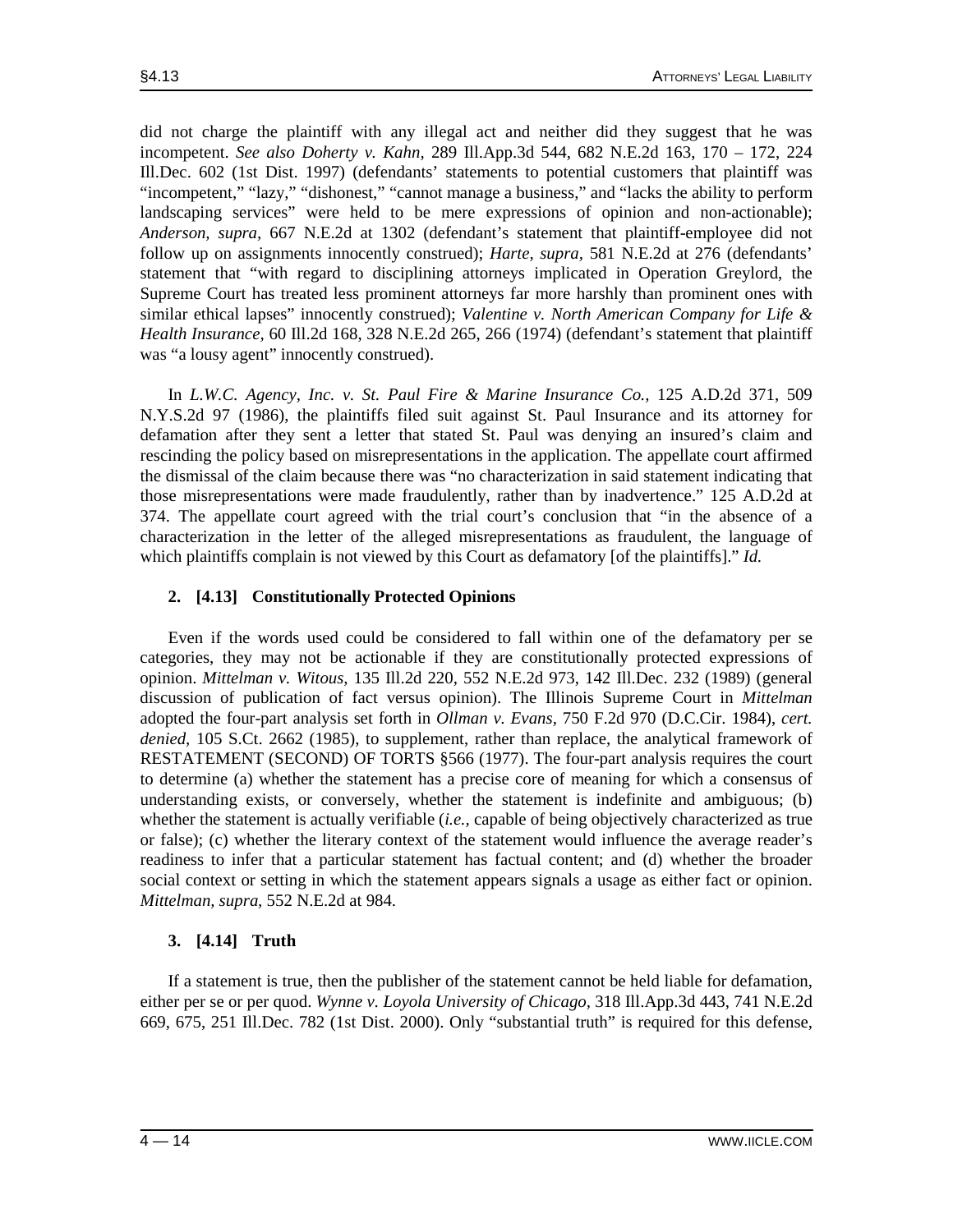and whether a statement is substantially true is properly decided as a matter of law when no reasonable jury could find that substantial truth had not been established. 741 N.E.2d at 675 – 676.

#### **B. [4.15] Defamation Per Quod**

Statements are considered defamatory per quod if the defamatory character of the statement is not apparent on its face and extrinsic facts are required to explain its defamatory meaning. *Kolegas v. Heftel Broadcasting Corp.,* 154 Ill.2d 1, 607 N.E.2d 201, 206, 180 Ill.Dec. 307 (1992). Statements are actionable per quod if they necessitate extrinsic facts or innuendo to explain their defamatory meaning and require evidence demonstrating that substantial injury resulted to the plaintiff from this use. *Schaffer v. Zekman,* 196 Ill.App.3d 727, 554 N.E.2d 988, 991, 143 Ill.Dec. 916 (1st Dist. 1990). "Illinois courts have consistently stated that general allegations such as damage to one's health or reputation, economic loss, and emotional distress are insufficient to state a cause of action for defamation *per quod*." *Kurczaba v. Pollock,* 318 Ill.App.3d 686, 742 N.E.2d 425, 433, 252 Ill.Dec. 175 (1st Dist. 2000). In *Kurczaba,* the court considered whether the plaintiffs' allegations that they "suffered a loss of business and income" and "suffered great embarrassment, public humiliation, mental anguish and emotional distress" were sufficient allegations of special damages to support their defamation per quod claim. 742 N.E.2d at 434. The *Kurczaba* court noted that "most courts have found allegations to be insufficient to allege special damages." 742 N.E.2d at 433. The court affirmed the dismissal of the plaintiffs' defamation per quod claim.

#### **C. [4.16] Privileges**

Whether a defamatory statement is protected by an absolute, qualified, or conditional privilege is a question of law for the court. *Layne v. Builders Plumbing Supply Co.,* 210 Ill.App.3d 966, 569 N.E.2d 1104, 1106, 155 Ill.Dec. 493 (2d Dist. 1991). The issue of privilege may be raised by and determined on a motion to dismiss under 735 ILCS 5/2-619. *O'Donnell v. Field Enterprises, Inc.,* 145 Ill.App.3d 1032, 491 N.E.2d 1212, 1219, 96 Ill.Dec. 752 (1st Dist. 1986).

# **1. [4.17] Absolute Privilege**

"An attorney is absolutely privileged to publish defamatory matter concerning another . . . during the course and as a part of, a judicial proceeding in which he participates as counsel, if it has some relation to the proceeding." *Thompson v. Frank,* 313 Ill.App.3d 661, 730 N.E.2d 143, 145, 246 Ill.Dec. 463 (3d Dist. 2000), citing RESTATEMENT (SECOND) OF TORTS §586 (1977). The *Thompson* court stated that the absolute privilege "provides a complete bar to a claim for defamation, regardless of the defendant's motive or the unreasonableness of his conduct. . . . In light of the complete immunity provided by an absolute privilege, the classification of absolutely privileged communications is necessarily narrow." [Citation omitted.] *Id.*

The privilege is based on the "public policy of securing to attorneys as officers of the court the utmost freedom in their efforts to secure justice for their clients." *Kurczaba v. Pollock,* 318 Ill.App.3d 686, 742 N.E.2d 425, 438, 252 Ill.Dec. 175 (1st Dist. 2000), quoting RESTATEMENT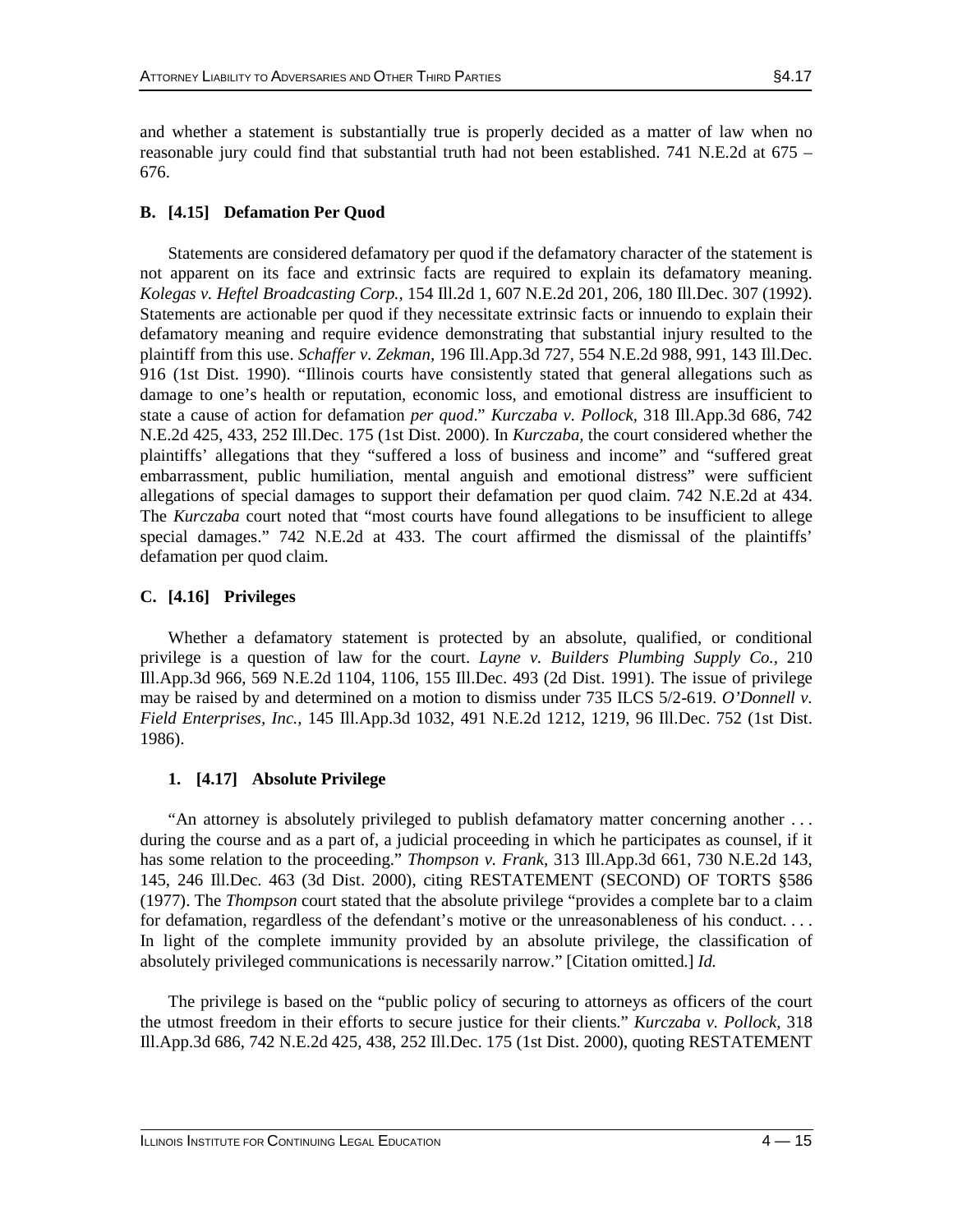(SECOND) OF TORTS §586, cmt. a (1977). As a matter of public policy, when an absolute privilege is granted, no cause of action for defamation lies against the person making the statement, even if it is made with malice. *Starnes v. International Harvester Co.,* 141 Ill.App.3d 652, 490 N.E.2d 1062, 1063, 96 Ill.Dec. 26 (4th Dist. 1986). Illinois courts have refused to extend the attorney litigation privilege to third-party communications unrelated to a lawsuit or other judicial proceeding. *Kurczaba, supra,* 742 N.E.2d at 440.

Under Illinois law, however, anything said or written in the course of a legal, judicial, or quasi-judicial proceeding, including out-of-court communications between attorneys and their clients, is protected by an absolute privilege. *Skopp v. First Federal Savings of Wilmette,* 189 Ill.App.3d 440, 545 N.E.2d 356, 136 Ill.Dec. 832 (1st Dist. 1989); *Lipco Corp. v. Adams,* 100 Ill.App.3d 314, 426 N.E.2d 1130, 55 Ill.Dec. 805 (1st Dist. 1981); *Zanders v. Jones,* 680 F.Supp. 1236 (N.D.Ill. 1988), *aff'd,* 872 F.2d 424 (7th Cir. 1989); *Parrillo, Weiss & Moss v. Cashion,* 181 Ill.App.3d 920, 537 N.E.2d 851, 130 Ill.Dec. 522 (1st Dist 1989) (law firm's defamation action against president of trial lawyers association arising from letter defendant sent to Department of Insurance requesting investigation of claims practices dismissed because even assuming statements were defamatory, they were absolutely privileged because letter was preliminary step to quasi-judicial proceeding).

The only requirement for the absolute privilege to apply is that the communication pertain to proposed or pending litigation or a quasi-judicial proceeding. *Popp v. O'Neil,* 313 Ill.App.3d 638, 730 N.E.2d 506, 246 Ill.Dec. 481 (2d Dist. 2000) (privilege applied to preliminary legal consultation between attorney and potential client); *Lipco, supra.* Further, the pertinency requirement is liberally applied, and the communication need not be confined to specific issues involved in the litigation. *Skopp, supra.* When the question of pertinency is raised, all doubts will be resolved in favor of a conclusion that the communication is pertinent or relevant. *Weiler v. Stern,* 67 Ill.App.3d 179, 384 N.E.2d 762, 23 Ill.Dec. 855 (1st Dist. 1978).

The absolute privilege reflects Illinois' public policy determination that regardless of how wrongful the statements are, the ends to be served by permitting the statements in the course of a legal proceeding outweigh the harm that may be done to the reputation to others. *Zanders, supra,*  680 F.Supp. at 1238. In *Zanders,* the court dismissed with prejudice an action filed against attorneys for defamation and for alleged violations of the standards of professional responsibility. The court held that the defendant attorneys' statements were absolutely privileged, and stated:

**The issue of privilege is for the court, the only question being whether the alleged defamatory statements were made in the course of a legal proceeding. . . . If they were, they are simply not actionable as a matter of law, even assuming that they are false.**

**\* \* \***

**The law in Illinois is clear, however, that the privilege applicable to communications made in the course of a legal proceeding is an absolute one, which leaves no room for qualification. Because any statements made by defendant Jones were made in the course of a legal proceeding, and thus are absolutely privileged, plaintiff's defamation claim in Count I must be dismissed.** 680 F.Supp. at 1338 – 1339.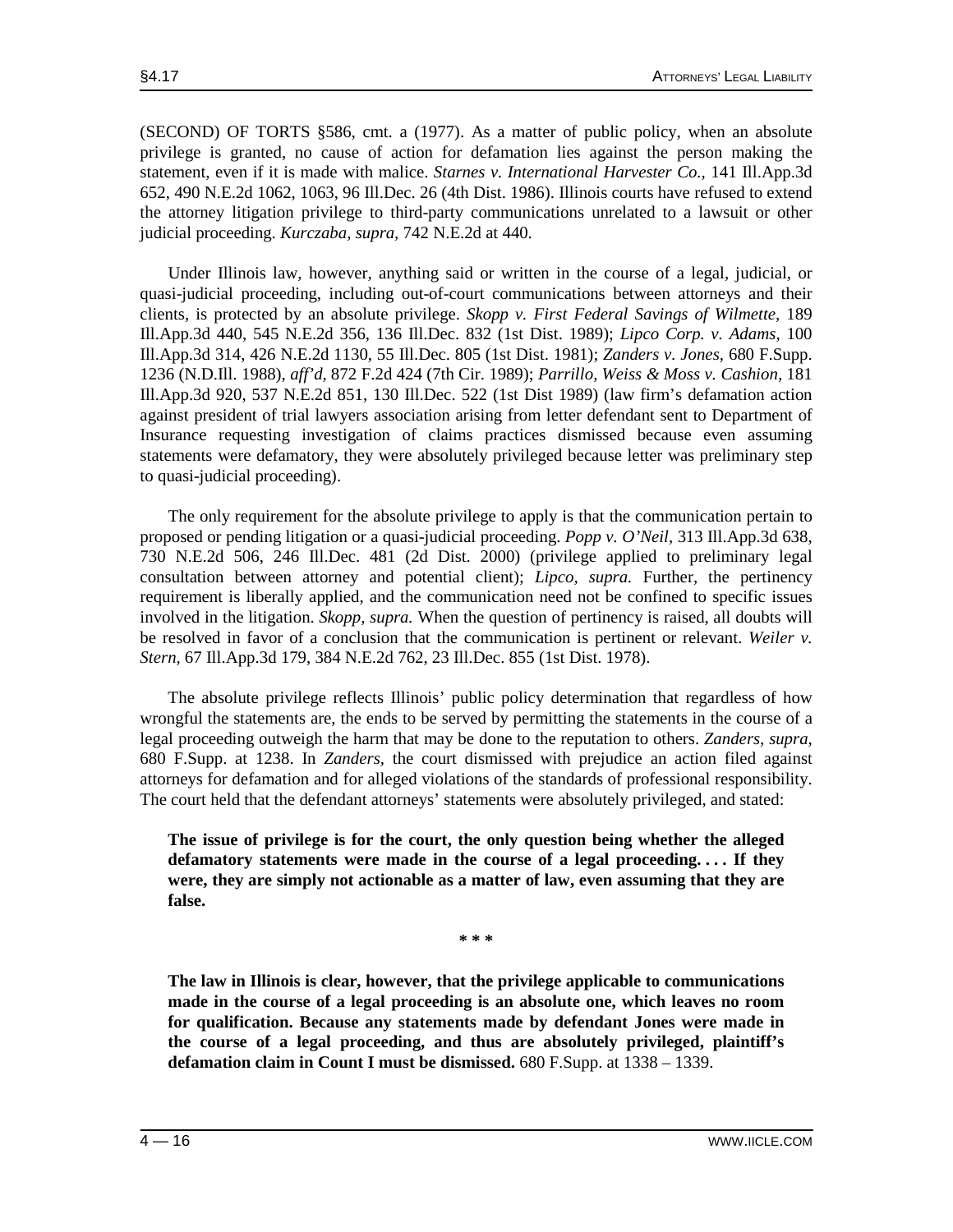proceedings are absolutely privileged. *Joseph v. Collis,* 272 Ill.App.3d 200, 649 N.E.2d 964, 972, 208 Ill.Dec. 604 (2d Dist. 1995); *Weber v. Cueto,* 209 Ill.App.3d 936, 568 N.E.2d 513, 517, 154 Ill.Dec. 513 (5th Dist. 1991). In *Joseph,* the defendants allegedly stated that the plaintiffs had committed fraud and perjury. The *Joseph* court dismissed the plaintiffs' claims against an individual who made defamatory statements during a city council meeting. The court noted that the classification of absolutely privileged communications includes legislative and judicial proceedings. 649 N.E.2d at 972.

The absolute privilege includes all legislative proceedings, whether federal, state, or municipal. *Larson v. Doner,* 32 Ill.App.2d 471, 178 N.E.2d 399, 401 (2d Dist. 1961). Absolute privilege has been applied to bar actions against public officials for their alleged defamatory statements made during legislative proceedings. *See Loniello v. Fitzgerald,* 42 Ill.App.3d 900, 356 N.E.2d 842 (1st Dist. 1976) (statements by mayor at city council meeting that plaintiff was "thief," "cheat," and "liar" held to be absolutely privileged). The rationale for this protection is to enable public officials to carry out their daily responsibilities free from concern that these actions will result in civil damage suits. 356 N.E.2d at 843.

In *Weber, supra,* the plaintiff filed a defamation action against the defendant, an attorney, based on a five-page letter concerning the conduct of Donald Weber (then the State's Attorney of Madison County) and the plaintiff, an employee of the State's Attorney's office (and Mr. Weber's wife at the time of the suit). The letter was addressed to the Chief Circuit Judge of Madison County and also was sent to the Madison County Board members and the Attorney Registration and Disciplinary Commission (ARDC). The plaintiff also alleged that the defendants caused this letter to be published to various newspapers circulated generally in Madison County.

The defendant claimed he wrote the letter pursuant to the Rules of Professional Conduct and his duty to report unprivileged knowledge of violations of the Rules. The letter described the defendant's knowledge of "alleged violations [of] at least seven indictable offenses" and that the "alleged violations include the theft, fraudulent misuse, or improper use of Madison County funds," and "numerous violations of the Code of Professional Responsibility." 568 N.E.2d at 515. The trial court concluded that the publication of the letter to the ARDC, the Chief Judge, and the Madison County Board members was absolutely privileged. The trial court also concluded that the Madison County Board is "clearly a quasi-judicial/legislative body" to which an absolute privilege attaches. 568 N.E.2d at 516. The trial court therefore granted the defendant's motion and dismissed all counts against him.

The appellate court affirmed that the publication of the letter to the members of the Madison County Board was absolutely privileged. In doing so, the *Weber* court recognized that the board was a legislative body governing the affairs of Madison County. The court noted that a communication is absolutely privileged when its publication is so much in the public interest that the publisher should speak fully and fearlessly. *Id.,* citing *American Pet Motels, Inc. v. Chicago Veterinary Medical Ass'n,* 106 Ill.App.3d 626, 435 N.E.2d 1297, 62 Ill.Dec. 325 (1st Dist. 1982).

The *Weber* court noted that the defense of absolute privilege has been described as resting on the idea that conduct that otherwise would be actionable is to escape liability because the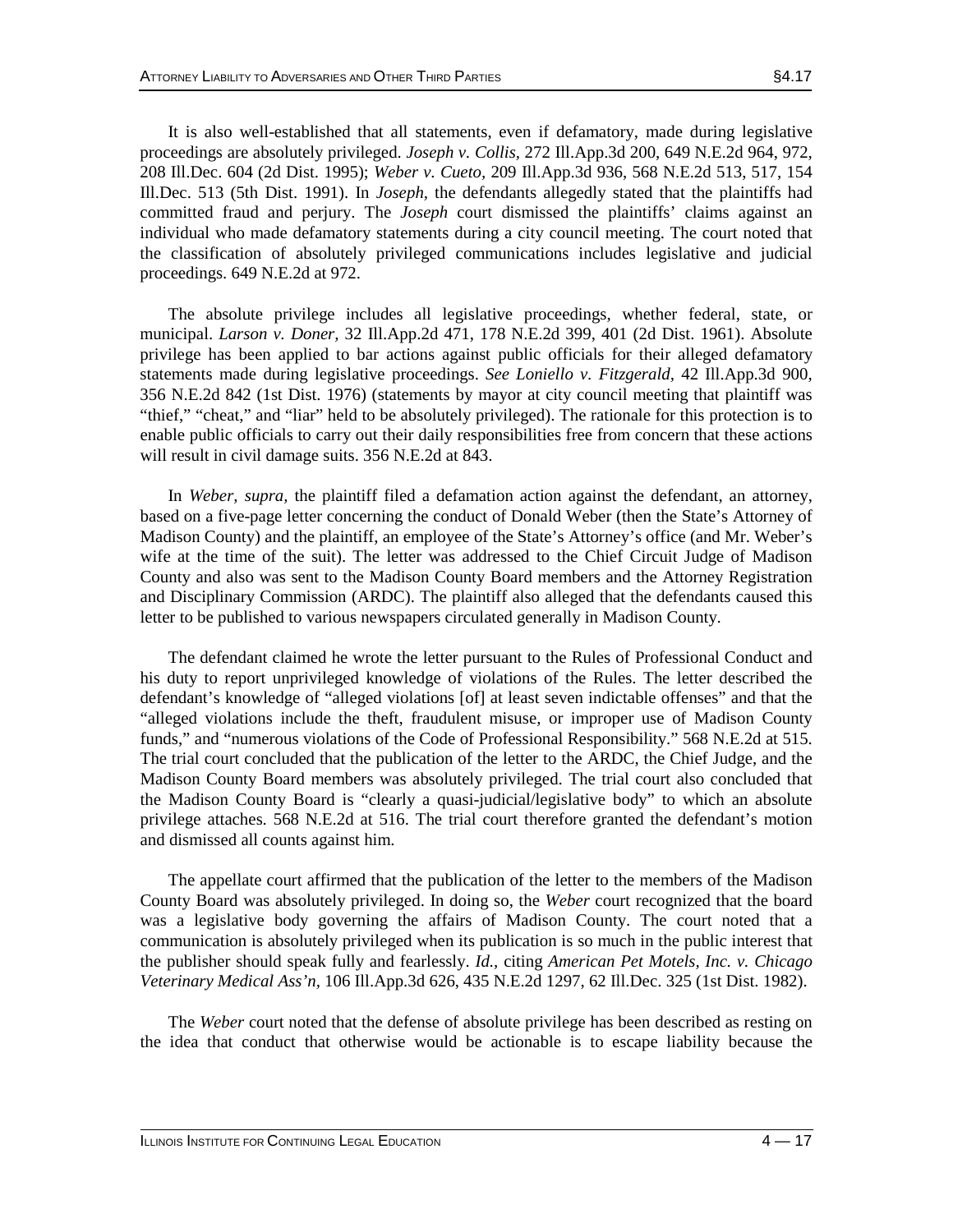defendant is acting in furtherance of some interest of social importance that is entitled to protection even at the expense of uncompensated harm to the plaintiff's reputation. *Id.* The *Weber*  court recognized that the class of absolutely privileged communications includes legislative and judicial proceedings and other acts of state, including communications made in the discharge of a duty under express authority of law. 568 N.E.2d at 517. *See also Larson, supra.*

The *Weber* court also recognized that an attorney, as an officer of the court, is duty-bound to uphold the Rules of Professional Conduct. Accordingly, the publication of the letter to the ARDC was proper and privileged. 568 N.E.2d at 519, citing Rule 1-103(a) of the former Code of Professional Responsibility (now Illinois Rule of Professional Conduct 8.3(a)). In reaching this conclusion, the *Weber* court relied on the RESTATEMENT (SECOND) OF TORTS §592A (1977), which provides: "One who is required by law to publish defamatory matter is absolutely privileged to publish it." 568 N.E.2d at 517. Comment b to §592A of the RESTATEMENT states that the rule "will apply whenever the one who publishes the defamatory matter acts under legal compulsion in so doing." *See also Aboufariss v. City of DeKalb,* 305 Ill.App.3d 1054, 713 N.E.2d 804, 239 Ill.Dec. 273 (2d Dist. 1999) (discussing doctrine of public official immunity and noting that prosecutor acting within scope of her prosecutorial duties enjoys immunity from civil liability, which is same immunity afforded to judiciary).

As professionals closely regulated by the Illinois Supreme Court, the conduct of attorneys is governed by state statutes and legal precedent, including the Illinois Rules of Professional Conduct. *See, e.g., In re Himmel,* 125 Ill.2d 531, 533 N.E.2d 790, 127 Ill.Dec. 708 (1988). The rules often require attorneys to publish defamatory matter to clients and others in the discharge of their duties. This publication should thus be absolutely privileged.

#### **2. [4.18] Conditional Privilege**

In *Kuwik v. Starmark Star Marketing & Adminstration, Inc.,* 156 Ill.2d 16, 619 N.E.2d 129, 134, 188 Ill.Dec. 765 (1993), the Illinois Supreme Court adopted the approach taken in RESTATEMENT (SECOND) OF TORTS §§593 – 599 (1977) in determining whether a conditional privilege exists. Under the RESTATEMENT approach, a court looks only to the occasion itself for the communication and determines, as a matter of law and general policy, whether the occasion created some recognized duty or interest to make the communication privileged. 619 N.E.2d at 134. As explained by the Illinois Supreme Court, conditionally privileged occasions are divided into three classes:

#### **(1) situations in which some interest of the person who publishes the defamatory matter is involved**

**(2) situations in which some interest of the person to whom the matter is published or of some other third person is involved**

**(3) situations in which a recognized interest of the public is concerned.** 619 N.E.2d at 135, quoting Fowler V. Harper et al., THE LAW OF TORTS §5.25, p. 216 (2d ed. 1986).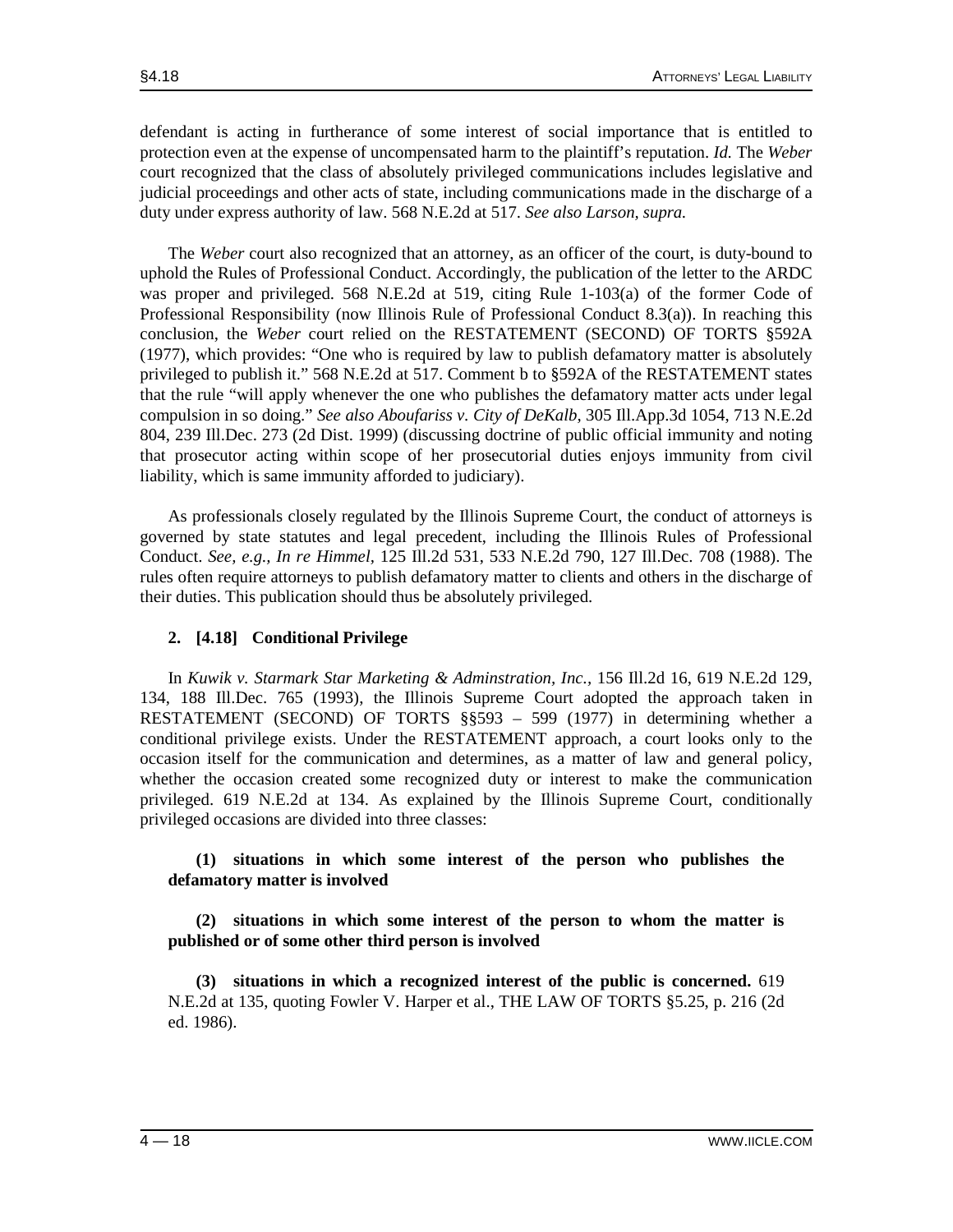#### **3. [4.19] Attorneys' Conditional Privilege**

In claims for defamation and tortious interference with contract and business relations, Illinois courts have held that because of the special nature of the attorney-client relationship, attorneys are privileged to render candid, independent advice to their clients, even if the attorney advises the client to breach a contract. For example, in *Schott v. Glover,* 109 Ill.App.3d 230, 440 N.E.2d 376, 64 Ill.Dec. 824 (1st Dist. 1982), the appellate court held that a plaintiff's alleged claim for tortious interference with a contractual relationship was properly dismissed because the attorney's acts were justified and privileged. The *Schott* court noted that the purpose of imposing liability on persons who interfere with the contractual relationships of others is to protect one's interests in these relationships against forms of interference that, on balance, the law finds repugnant. 440 N.E.2d at 379, citing *Swager v. Couri,* 77 Ill.2d 173, 395 N.E.2d 921, 32 Ill.Dec. 540 (1979). In affirming the dismissal of the plaintiff's claims against the attorney, the *Schott*  court stated:

**The fiduciary duty owed by an attorney to his client is such an interest and under the circumstances here alleged Glover was privileged, in his capacity as the bank's attorney, to perform the acts and give the advice alleged in Count II. We need not decide whether the advice given was correct in every aspect. Although incorrect advice as to a client's contractual obligations might cause that client to become liable to a third party in contract, it does not follow that the attorney would also be liable to that party. To impose such liability on an attorney would have the undesirable effect of creating a duty to third parties which would take precedence over an attorney's fiduciary duty to his client. Public policy requires that an attorney, when acting in his professional capacity, be free to advise his client without fear of personal liability to third persons if the advice later proves to be incorrect.** 440 N.E.2d at 379.

Further, although the *Schott* court noted the privilege accorded an attorney when advising a client is not absolute, a plaintiff can overcome the privilege only if a plaintiff can set forth factual allegations showing that the defendant attorney acted with "actual malice." 440 N.E.2d at 380. *See also Arlington Heights National Bank v. Arlington Heights Federal Savings & Loan Ass'n,* 37 Ill.2d 546, 229 N.E.2d 514, 518 (1967). The term "actual malice" is defined as a positive desire and intention to annoy or to injure another. More than ill will, however, must be shown. The evidence must establish that the defendant had acted with a desire to harm that was unrelated to the interest that the defendant was presumably seeking to protect by bringing about the breach. *Certified Mechanical Contractors, Inc. v. Wight & Co.,* 162 Ill.App.3d 391, 515 N.E.2d 1047, 1054, 113 Ill.Dec. 888 (2d Dist. 1987).

Bare allegations of actual malice, unsupported by facts, are not sufficient to negate the protections of privilege or unjustified conduct. *Genelco, Inc. v. Bowers,* 181 Ill.App.3d 1, 536 N.E.2d 783, 786, 129 Ill.Dec. 733 (1st Dist. 1989). The *Schott* court held that in order to properly plead actual malice to overcome an attorney's privilege, the plaintiff's factual allegations must necessarily include a desire to harm, which is independent of and unrelated to, the attorney's desire to protect his or her client. Because of the attorney's privilege and the plaintiff's failure to allege unjustified conduct (*i.e.,* actual malice), the *Schott* court affirmed the dismissal of the tortious interference with contract claim against the attorney. 440 N.E.2d at 380.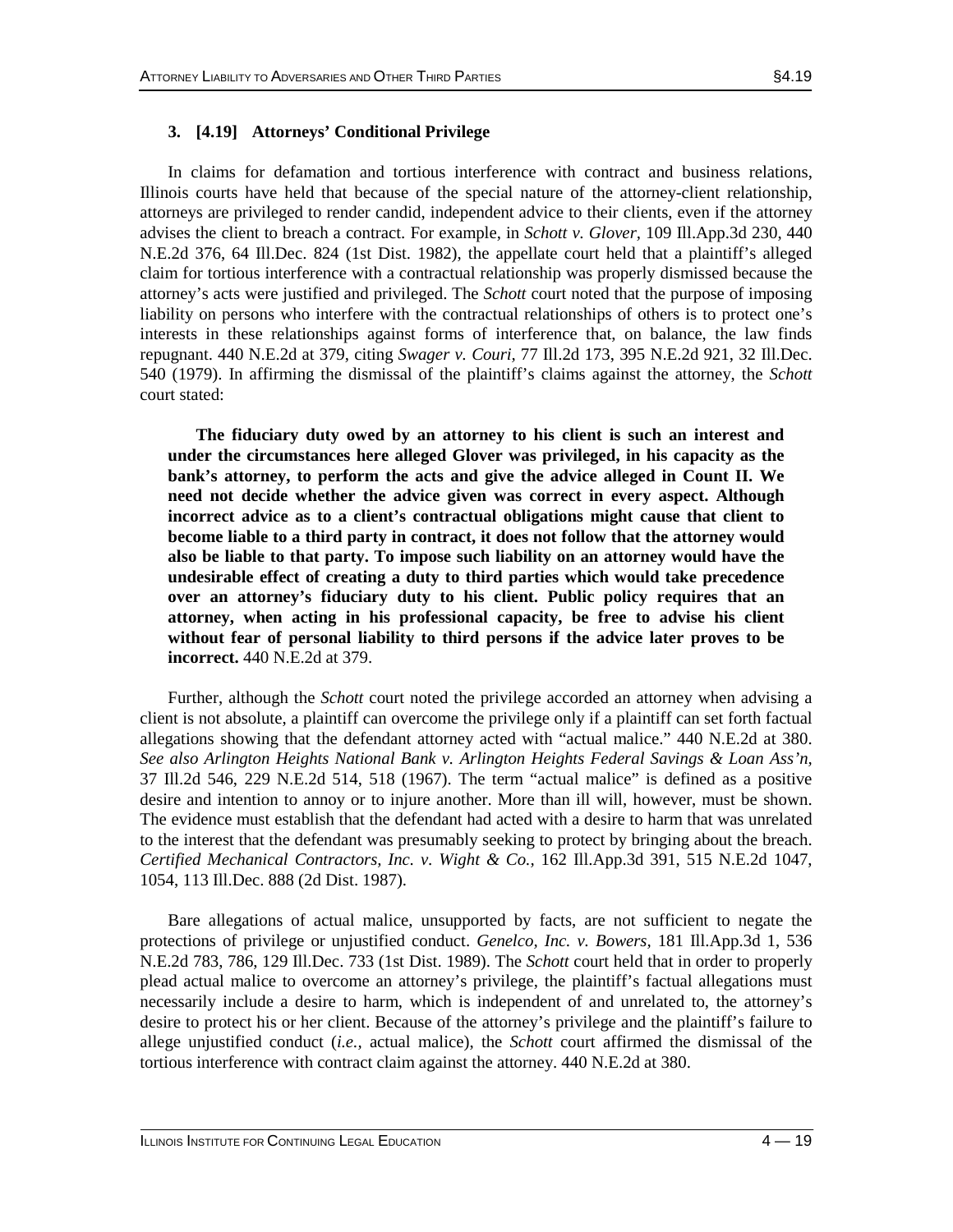The *Schott* court also affirmed the dismissal of the plaintiff's action based on tortious interference with a valid business relationship and expectancy. In doing so, the court noted that even assuming the existence of such an expectancy, in his capacity as the bank's attorney, the defendant was privileged to perform the acts and give the advice alleged. *Id. See also Gold v. Vasileff,* 160 Ill.App.3d 125, 513 N.E.2d 446, 112 Ill.Dec. 32 (5th Dist. 1987) (attorney cannot be subject to liability for tortious interference with contractual relationship based on attorney's advice to his client that client need not perform contractual obligations, even if attorney's advice is incorrect and may subject his client to liability); *Salaymeh v. Interqual, Inc.,* 155 Ill.App.3d 1040, 508 N.E.2d 1155, 1159, 108 Ill.Dec. 578 (5th Dist. 1987) (because of attorneys' fiduciary duties to their clients, they were entitled to dismissal as to all counts based on "attorney good faith advice" privilege recognized in *Schott*).

Also, in defamation actions and in tort actions for intentional interference with contract or other business relationships, our courts consistently recognize a privilege when the defendant was acting to protect an interest that the law deems to be of equal or greater value than the plaintiff's alleged contractual or business expectancy rights. (*Schott, supra; Gold, supra*), such as the Illinois Rules of Professional Conduct, which serve to regulate the practice of law and maintain confidence and integrity in the legal system. (Note that the question of a lawyer's duty to existing (or even former) clients is a question of law for the court. *Roberts v. Heilgeist*, 124 Ill.App.3d 1082, 465 N.E.2d 658, 80 Ill.Dec. 546 (2d Dist. 1984) (holding attorney has no duty to file claim that is time-barred, hoping defendant would not raise statute of limitations as defense). *See also Ward v. K Mart Corp.,* 136 Ill.2d 132, 554 N.E.2d 223, 143 Ill.Dec. 288 (1990). The privilege and duties that arise from the attorney-client relationship are questions of law. *See, e.g., Schott, supra.*)

The Preamble to the Illinois Rules of Professional Conduct provides in part as follows:

**The practice of law is a public trust. . . . Lawyers therefore are responsible for the character, competence and integrity of the persons whom they assist in joining their profession [**and**] for maintaining public confidence in the system of justice by acting competently and with loyalty to the best interests of their clients. . . .**

**\* \* \***

**Lawyers also must assist in the policing of lawyer misconduct. The vigilance of the bar in preventing and, where required, reporting misconduct can be a formidable deterrent to such misconduct.**

These rules reflect the sensitive task of striking a balance between making available useful information regarding the availability and merits of lawyers and the need to protect the public against deceptive or overreaching practices. All communications with clients and potential clients should be consistent with these values.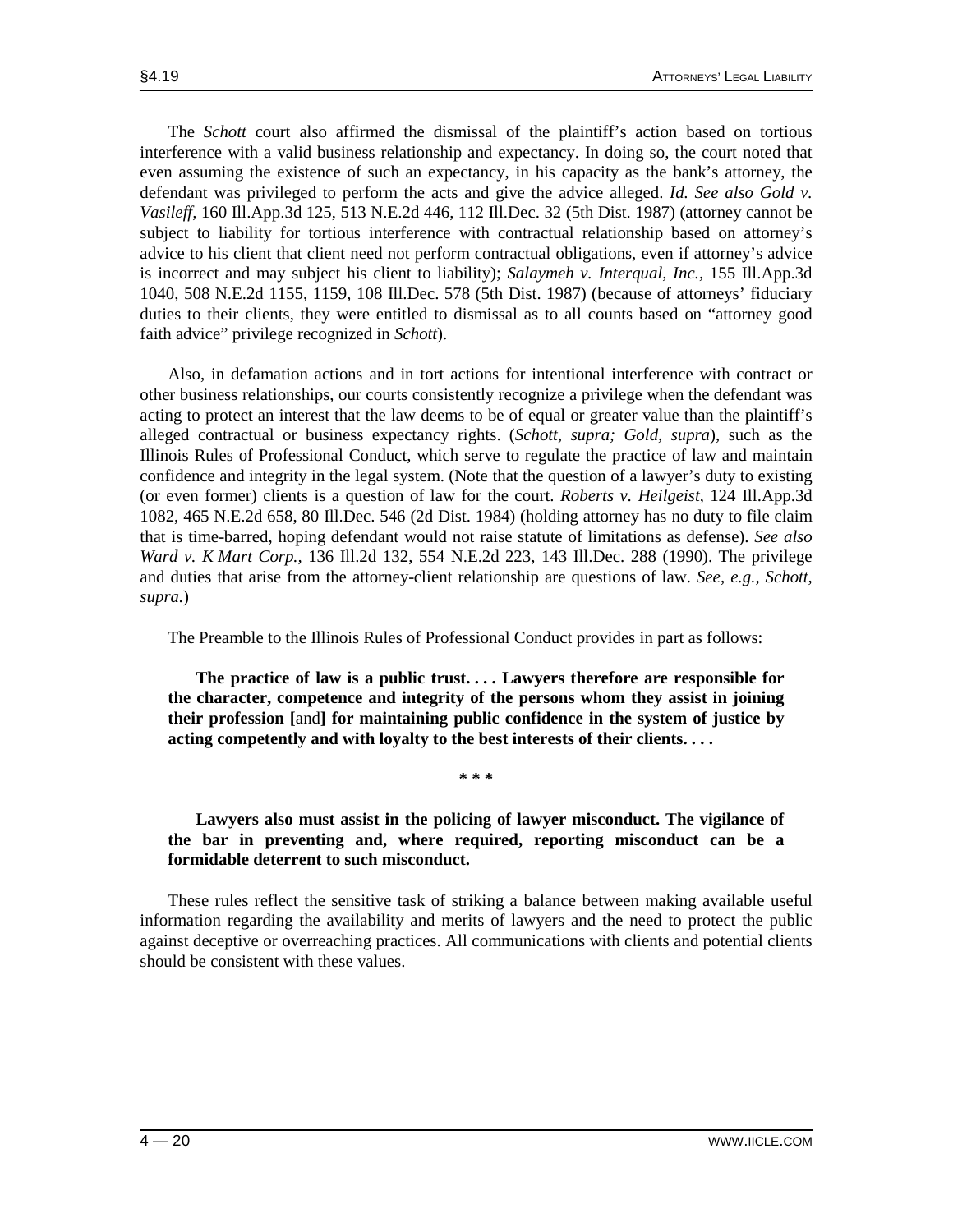The applicable statute of limitations for defamation actions in Illinois is 735 ILCS 5/13-201, which provides:

**Actions for slander, libel or for publication of matter violating the right of privacy, shall be commenced within one year next after the cause of action accrued.**

# **V. [4.21] TORTIOUS INTERFERENCE WITH CONTRACT**

To maintain an action for tortious interference with a contractual relationship, a plaintiff must plead facts establishing (a) the existence of a valid and enforceable contract between the plaintiff and another, (b) the defendant's awareness of the contractual relationship, (c) the defendant's intentional and unjustified inducement of a breach of the contract, (d) a subsequent breach by the other caused by the defendant's wrongful conduct, and (e) damages. *See, e.g., Schott v. Glover,* 109 Ill.App.3d 230, 440 N.E.2d 376, 379, 64 Ill.Dec. 824 (1st Dist. 1982); *Salaymeh v. Interqual, Inc.,* 155 Ill.App.3d 1040, 508 N.E.2d 1155, 1160, 108 Ill.Dec. 578 (5th Dist. 1987).

In order to properly state a cause of action for tortious interference, a plaintiff must first plead that he or she had a valid contract or a valid business expectancy, which requires allegations of business relationships with specific third parties. *DuPage Aviation Corp. v. DuPage Airport Authority,* 229 Ill.App.3d 793, 594 N.E.2d 1334, 1340, 171 Ill.Dec. 814 (2d Dist. 1992); *Suhadolnik v. City of Springfield,* 184 Ill.App.3d 155, 540 N.E.2d 895, 912, 133 Ill.Dec. 29 (4th Dist. 1989) (dismissal of claim affirmed because plaintiff failed to allege contract or potential business relationship with which defendants interfered).

# **VI. [4.22] TORTIOUS INTERFERENCE WITH BUSINESS RELATIONSHIP AND EXPECTANCY**

To state a cause of action for tortious interference with a valid business relationship and expectancy, a plaintiff must plead facts that establish a reasonable expectancy of entering a valid business relationship and an unprivileged interference by the defendant that defeats this expectancy, thereby causing harm to the plaintiff. *Schott v. Glover,* 109 Ill.App.3d 230, 440 N.E.2d 376, 64 Ill.Dec. 824 (1st Dist. 1982); *Salaymeh v. Interqual, Inc.,* 155 Ill.App.3d 1040, 508 N.E.2d 1155, 108 Ill.Dec. 578 (5th Dist. 1987).

#### **A. [4.23] Attorneys' Conditional Privilege**

Claims against attorneys for tortious interference with contract and tortious interference with business expectancies are also subject to the defense of the attorney's conditional privilege discussed in §4.18 above.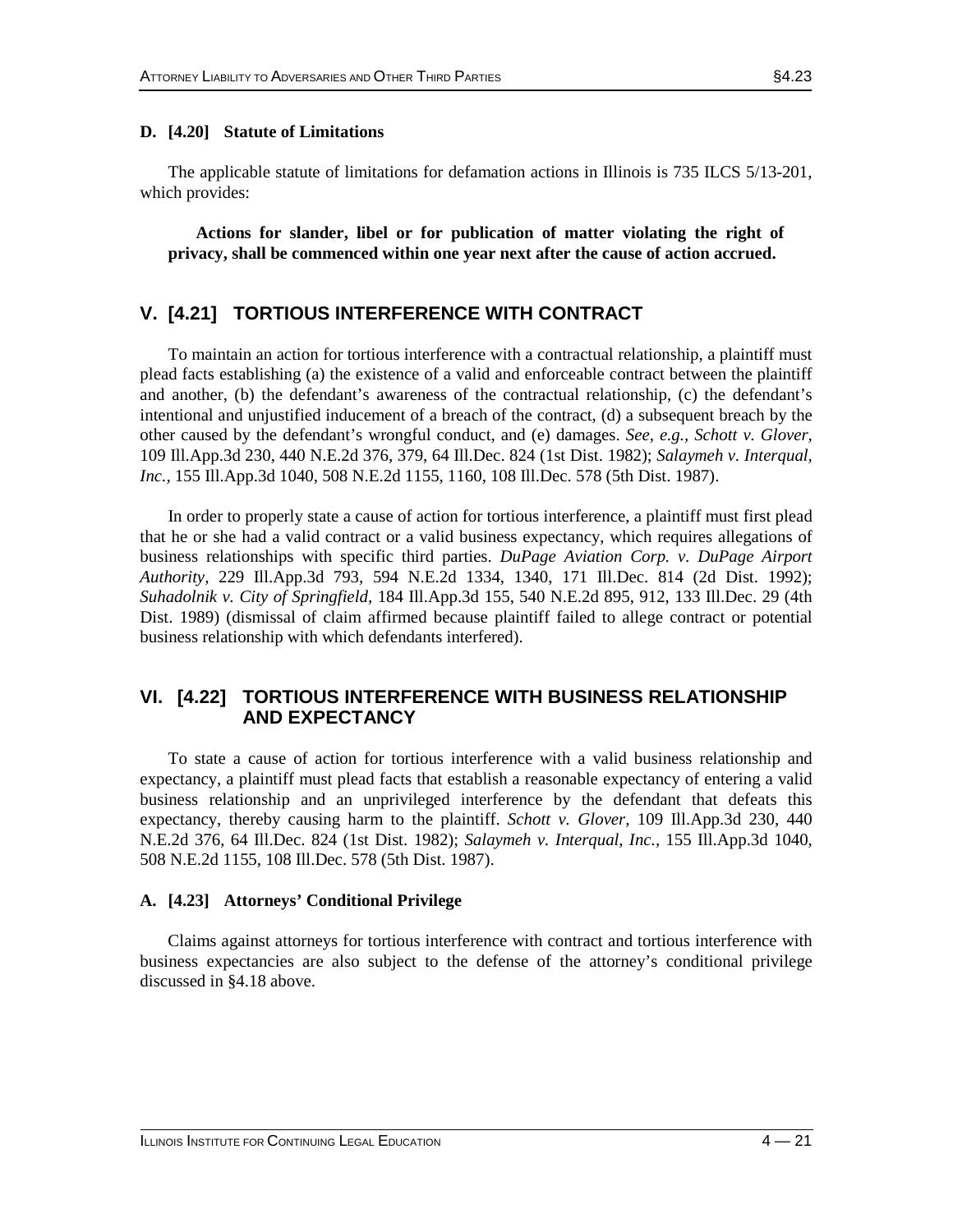#### **B. [4.24] Limitations**

There is no specific statute of limitations governing actions for tortious interference, and it is thus governed by the general five-year limitations period set forth in 735 ILCS 5/13-205. *See Poulos v. Lutheran Social Services of Illinois, Inc.,* 312 Ill.App.3d 731, 728 N.E.2d 547, 245 Ill.Dec. 465 (1st Dist. 2000).

#### **VII. [4.25] AIDING AND ABETTING A BREACH OF A CLIENT'S FIDUCIARY DUTY TO ANOTHER**

The appellate courts have recognized that there is not a per se bar to a claim against an attorney for aiding and abetting a client breach a fiduciary duty to a third party. *Thornwood, Inc., v. Jenner & Block,* 344 Ill.App.3d 15, 799 N.E.2d 756, 278 Ill.Dec. 891 (1st Dist. 2003), *appeal denied,* 207 Ill.2d 630 (2004).

The litigation in *Thornwood* stemmed from a partnership formed between the plaintiff and the defendant, Thornwood Venture Limited Partnership (TVLP), which was formed in order to develop land as a golf course and residential community. The defendant made recruiting efforts, including discussions with the PGA tour and Potomac Sports Properties. The benefits of this partnering would have been substantial. However, in a letter, the PGA and Potomac advised that they could not work with TVLP unless the developer was willing to start over. The plaintiff received a copy of the letter. After the letter was written, the defendant continued to negotiate with the PGA and Potomac unbeknownst to the plaintiff.

TVLP was consuming significant funds. The plaintiff approached the defendant about liquidating the partnership or selling the plaintiff's interest. The defendant did not disclose the potential value his interest could gain from partnership with the PGA and Potomac. The defendant retained attorneys in order to acquire the plaintiff's interest in TVLP. The defendant and plaintiff then executed a settlement agreement that contained mutual releases. The plaintiff also executed a release purporting to release the defendant's attorneys from "any liability from any and all claims, counterclaims, controversies, actions, causes of action, demands, debts, damages, costs, attorneys fees, or liability of any nature whatsoever in law [or] in equity, whether known or hereinafter discovered, that arose out of events that have occurred from the beginning of time until the date hereof." 799 N.E.2d at 761. When the plaintiff executed the release, he was unaware of the defendant's continued negotiations with the PGA and Potomac.

The appellate court noted that partners have a fiduciary relationship and owe one another a duty to fully disclosure all material facts. 799 N.E.2d at 765 – 766, citing *Golden v. McDermott, Will & Emory,* 299 Ill.App.3d 982, 702 N.E.2d 581, 585, 234 Ill.Dec. 241 (1st Dist. 1998). Specifically, with regard to releases between partners, the court stated:

**A release between fiduciaries is to be evaluated in the context of a fiduciary relationship. . . . In appraising the validity of a release in the context of a fiduciary relationship, the court must regard the defendant as having the burden of showing by clear and convincing evidence that the transaction embodied in the release was**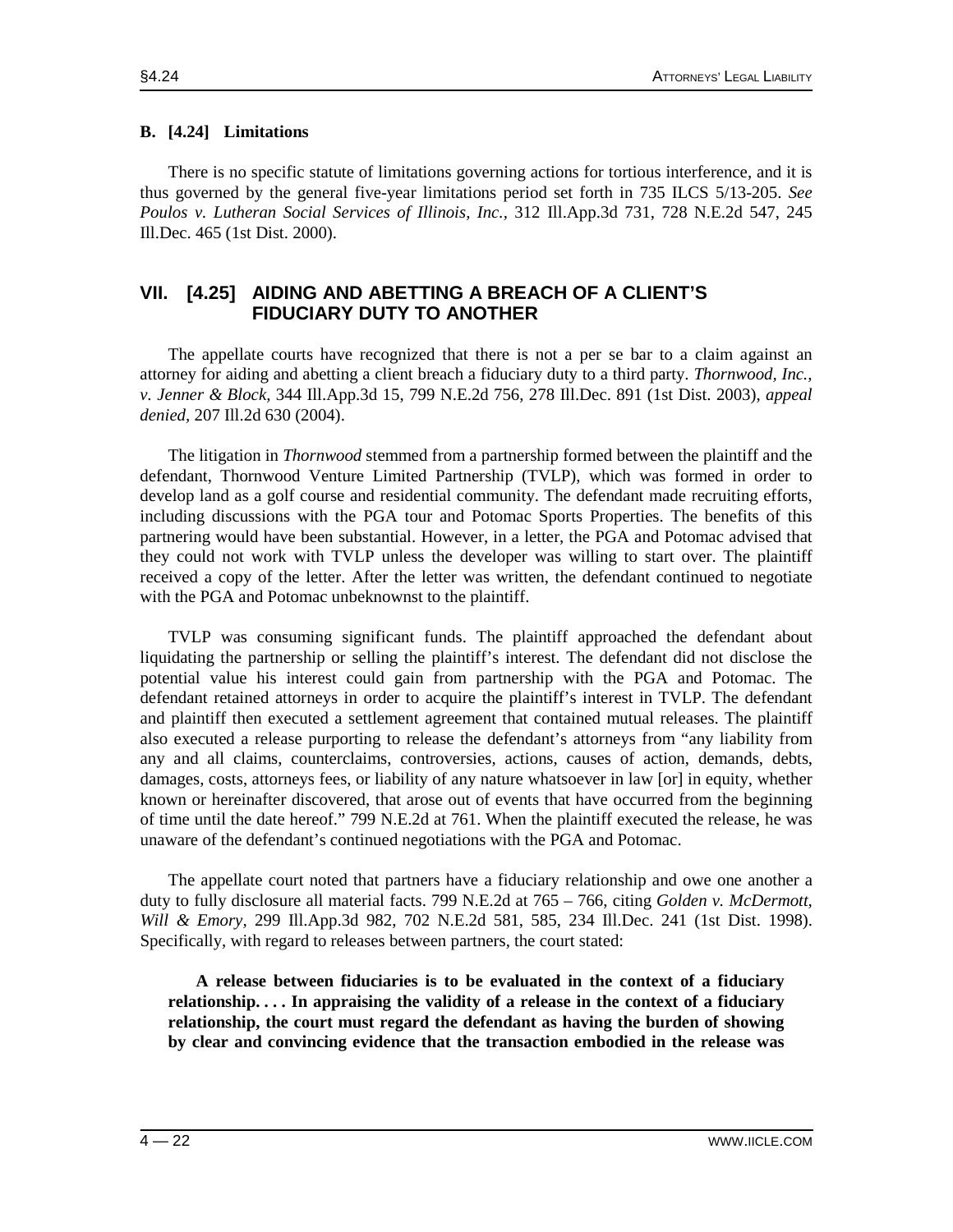**just and equitable. . . . In addition, the defendant must show by competent proof that a full, frank disclosure of all the relevant information was made to the other party.** 799 N.E.2d at 766, quoting *Peskin v. Deutsch,* 134 Ill.App.3d 48, 479 N.E.2d 1034, 1039, 89 Ill.Dec. 28 (1st Dist. 1985).

The court went on to note that an agreement between partners is voidable if one partner withheld from the other facts that were material to the transaction. The court held that the plaintiff raised issues regarding the validity of the release (*i.e.,* that the releases may have been obtained by fraud because the defendant, as a fiduciary to plaintiff, failed to disclose his continued negotiations with the PGA and Potomac). The court stated that if fraud is found, the releases may not act as a bar to the plaintiff's claims against the defendant's attorneys regardless of whether they had a fiduciary duty to the plaintiff with regard to the partnership. The court stated that because the defendant's actions could invalidate the entire settlement agreement and related releases, the defendant's attorneys could be liable.

The defendant's attorneys were involved in drafting the releases in question and allegedly involved in the acts underlying the defendant's fraud. The court gave weight to the fact that the clause from the settlement agreement that purported to release certain fiduciary duties between the defendant and plaintiff until the date the agreement was signed indicated an awareness that breaches of fiduciary duties may have been occurring during that time. Because the defendant and plaintiff were partners, there was a duty to disclose these acts.

In explaining that there was not a per se bar to this cause of action, the court held that in Illinois, to state a claim for aiding and abetting, the following elements must be met:  $"(1)$  the party whom the defendant aids must perform a wrongful act which causes an injury; (2) the defendant must be regularly aware of his role as part of the overall or tortious activity at the time he provides the assistance; (3) the defendant must knowingly and substantially assist the principal violation." 799 N.E.2d at 767, quoting *Wolf v. Liberis,* 153 Ill.App.3d 488, 505 N.E.2d 1202, 1208, 106 Ill.Dec. 411 (1st Dist. 1987). Although Illinois courts have never found an attorney liable for aiding and abetting a client in the commission of a tort, these actions have not been prohibited. Illinois courts recognize that claims for conspiracy may be maintained against attorneys when there is evidence that the attorneys participated in a conspiracy with their clients. 799 N.E.2d at 768, citing *Bosak v. McDonough,* 192 Ill.App.3d 799, 549 N.E.2d 643, 646, 139 Ill.Dec. 917 (1st Dist. 1989). The *Thornwood* court reasoned that an attorney "may not use his license to practice law as a shield to protect himself from the consequences of his participation in an unlawful or illegal conspiracy" and neither should the policy prevent an attorney from escaping liability for knowingly and substantially assisting a client in the commission of a tort. 799 N.E.2d at 768, quoting *Celano v. Frederick,* 54 Ill.App.2d 393, 203 N.E.2d 774, 778 (1st Dist. 1964).

The appellate court held that the plaintiff's alleged claims against the defendant's attorneys should have survived dismissal because he alleged that they aided and abetted by knowingly and substantially assisting the defendant in breaching his fiduciary duties by (a) communicating the competitive advantages available to the partnership from the PGA and Potomac plan to other parties, but specifically not to the plaintiff; (b) expressing the defendant's interest in purchasing the plaintiff's interest in the partnership and negotiating this interest without disclosing to the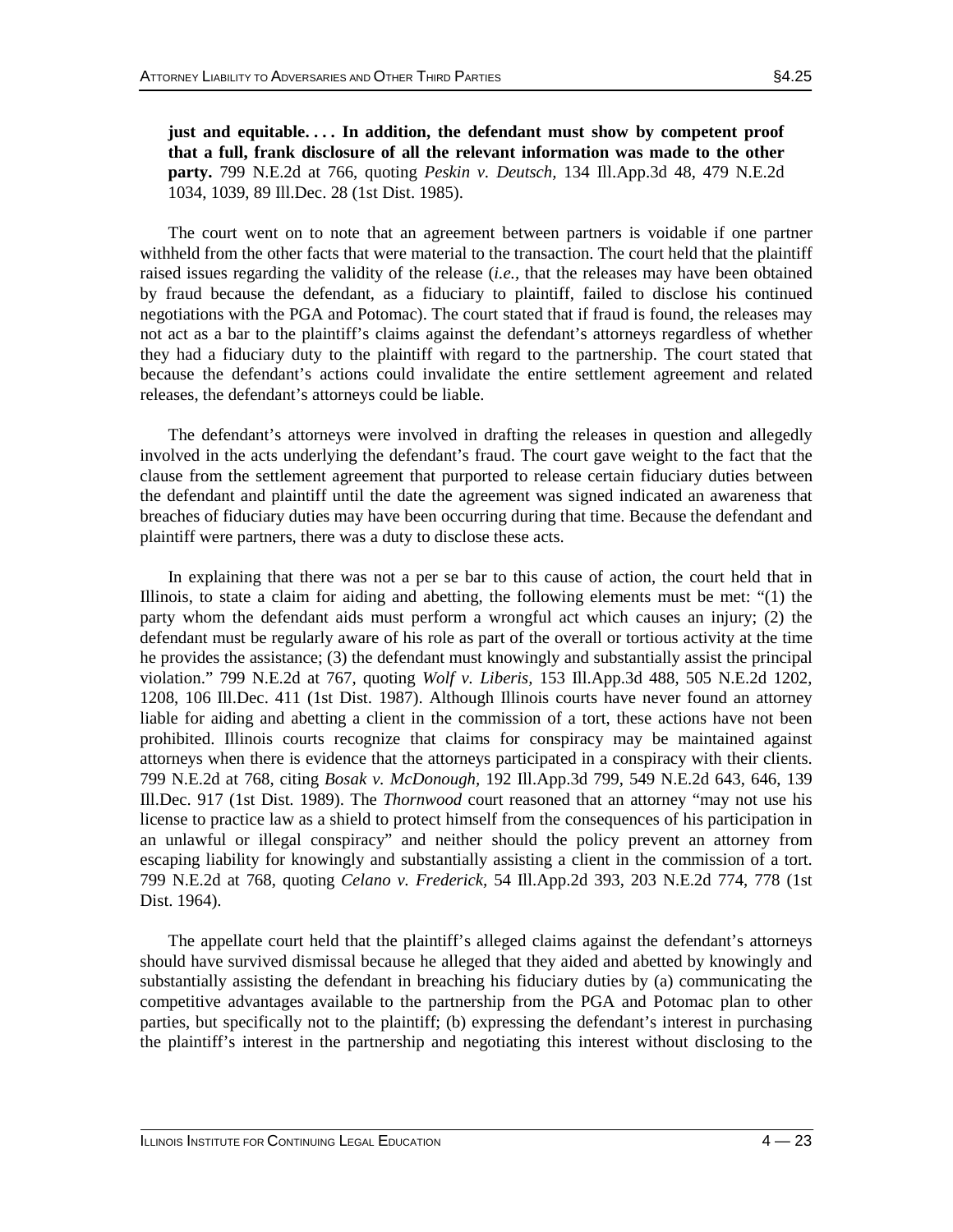plaintiff the continued negotiations with the PGA and Potomac; (c) reviewing and counseling the defendant with regard to the production of investment offerings memoranda, financial projections, and marketing literature that purposely failed to identify the plaintiff as a partner; and (d) drafting, negotiating, reviewing, and executing documents. 799 N.E.2d at 768.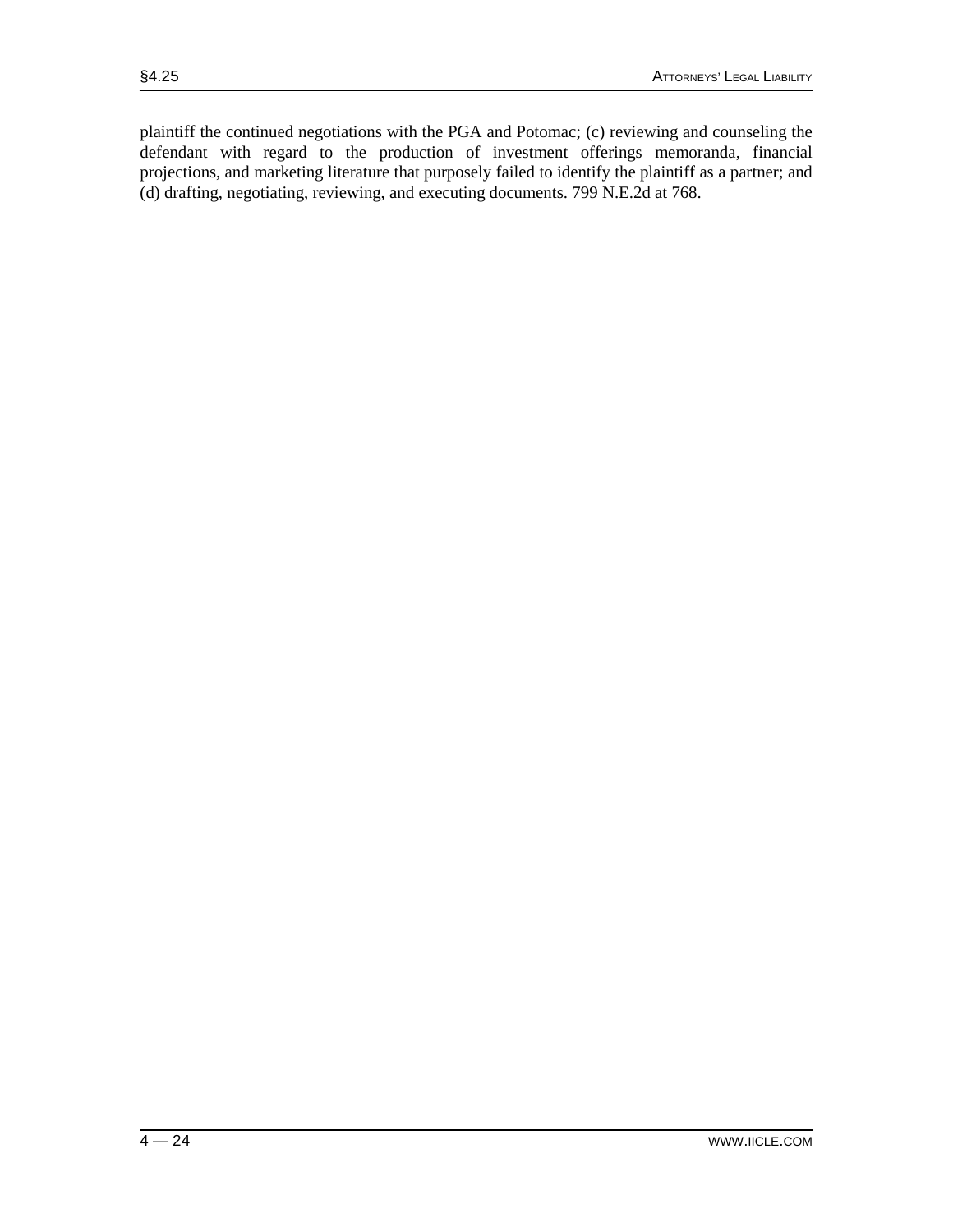# **Attorney Liability to Adversaries and Other Third Parties 4S**

**TERRENCE P. MCAVOY JUSTIN M. PENN Hinshaw & Culbertson LLP Chicago**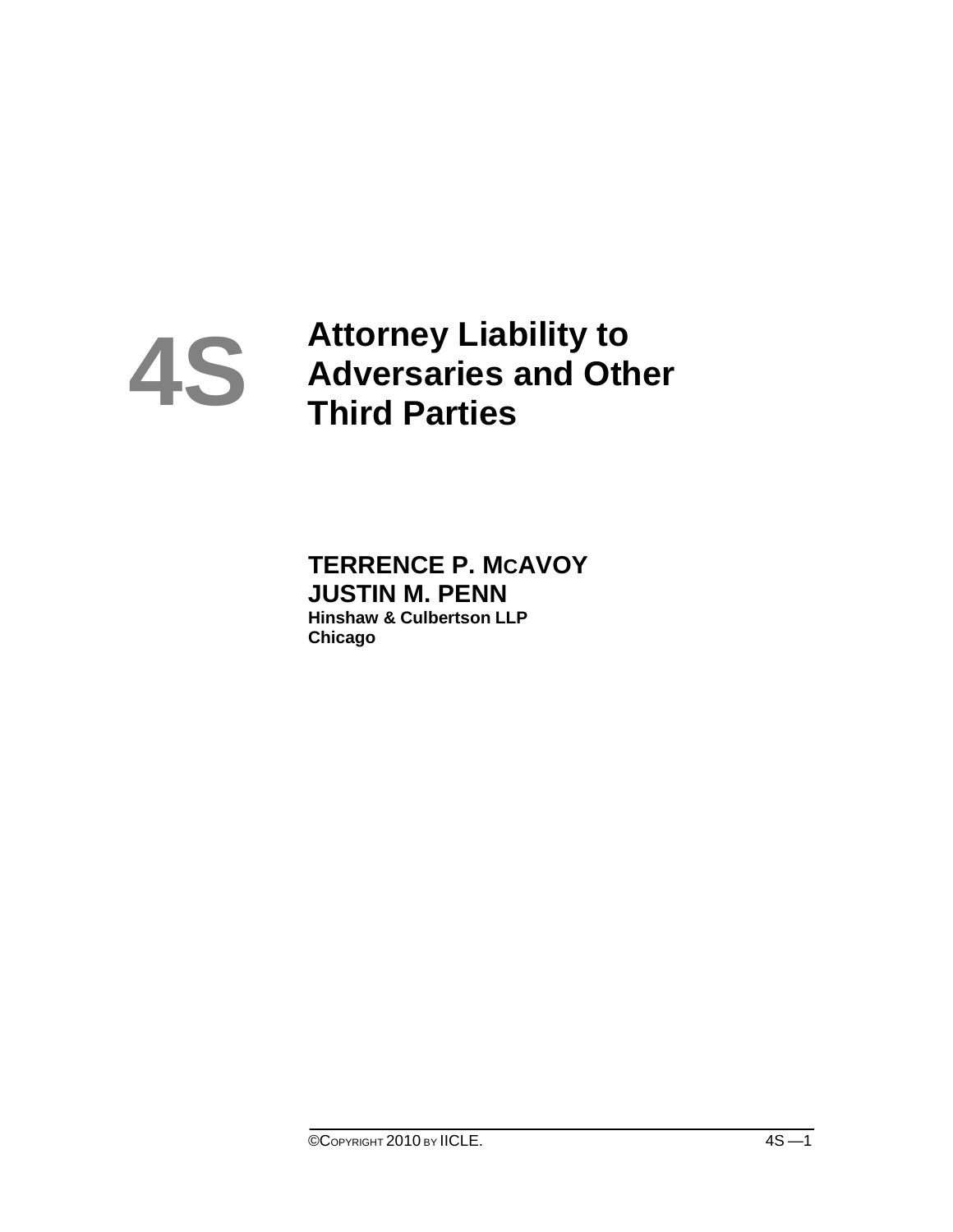#### **IV. Defamation**

- C1. [4S.19A] The Uniform Single Publication Act (New Section)
- D. [4S.20] Statute of Limitations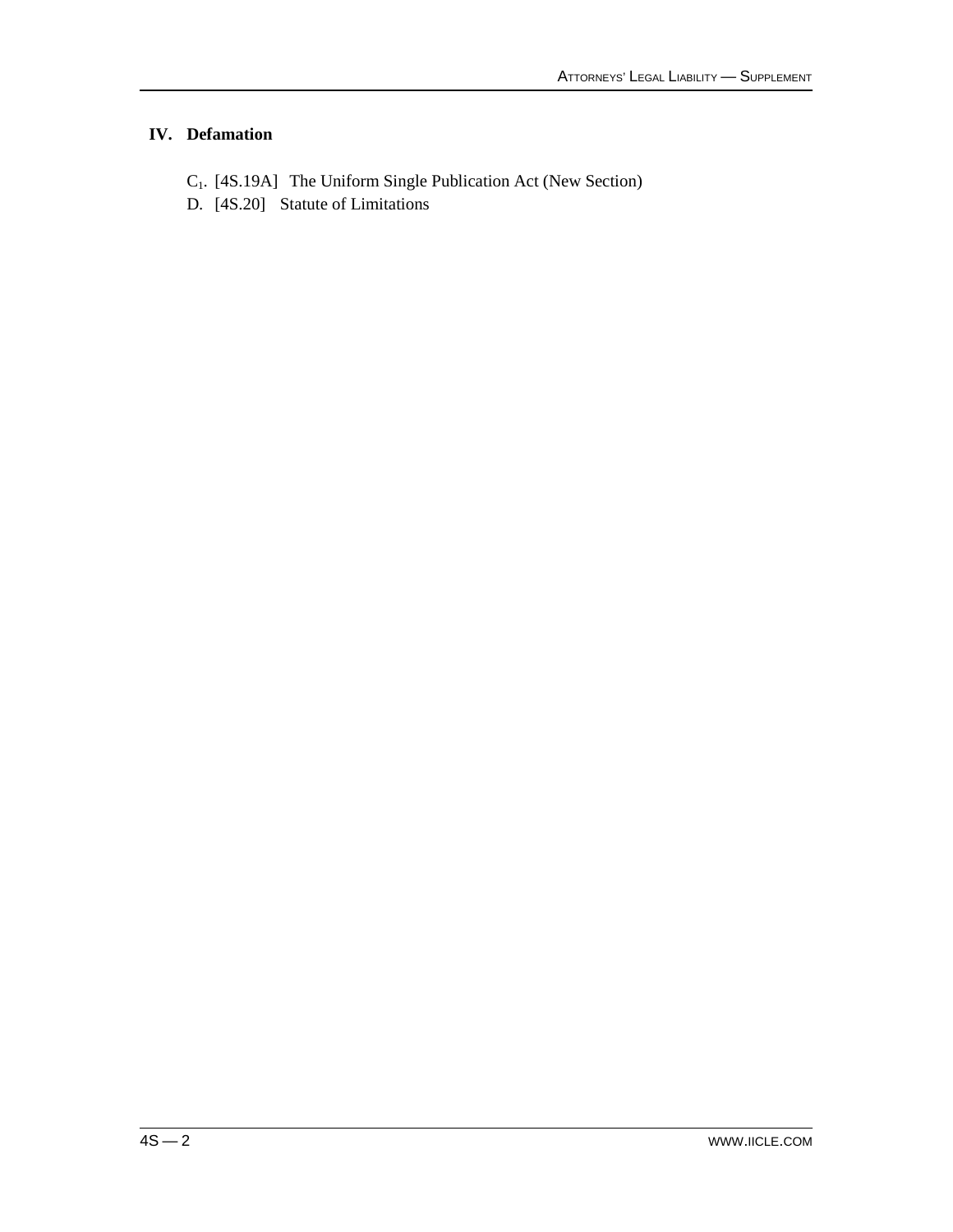# **IV. DEFAMATION**

#### C**1. [4S.19A] The Uniform Single Publication Act**

#### *New section:*

Some claims for defamation may be barred by the Uniform Single Publication Act, 740 ILCS 165/1, *et seq.* The central purpose of the Act was to "protect publishers and others involved in the communication industry from undue harassment by preventing a multitude of lawsuits based on one tortious act." *Wathan v. Equitable Life Assurance Society of United States,* 636 F.Supp. 1530, 1532 (C.D.Ill. 1986), citing *Winrod v. Time, Inc.,* 334 Ill.App. 59, 78 N.E.2d 708, 713 – 714 (1948). However, it can be applied to situations in which lawyers are defending defamation actions.

#### The Act provides:

**No person shall have more than one cause of action for damages for libel or slander or invasion of privacy or any other tort founded upon any single publication or exhibition or utterance, such as any one edition of a newspaper or book or magazine or any one presentation to an audience or any one broadcast over radio or television or any one exhibition of a motion picture. Recovery in any action shall include all damages for any such tort suffered by plaintiff in all jurisdictions.** 740 ILCS 165/1.

In *Wathan,* the court noted that the test in determining when the subsequent distribution of libelous material gives rise to a new action is whether a defendant consciously republishes the statement. 636 F.Supp. at 1532. The court also explained that the Act was not intended to apply to the causes of action of one plaintiff against two or more separate defendants, each of whom has published the same statement or taken part in the same publication. 636 F.Supp. at 1535. The court found that the common law history of the Act indicated that it was intended to limit a plaintiff to a single cause of action against one defendant who publishes a number of copies of a defamatory item and has no application when someone other than the original publisher commits a separate tort by republishing the same item. *Id.* The *Wathan* court summarized the scope of the Act as follows:

#### **[**The Act**] does not bar a separate cause of action arising out of a single defamatory statement when (1) someone other than the original libeler consciously republishes the statement, and (2) the alleged republication is not incidental to a mass distribution of the statement.** 636 F.Supp. at 1536.

*See also Dubinsky v. United Airlines Master Executive Council,* 303 Ill.App.3d 317, 708 N.E.2d 441, 236 Ill.Dec. 855 (1st Dist. 1999).

In *Weber v. Cueto,* 253 Ill.App.3d 509, 624 N.E.2d 442, 452, 191 Ill.Dec. 593 (5th Dist. 1993), the court stated that the Act "prohibits more than one cause of action for the same means of publication, no matter how many times that publication is reproduced." In *Weber,* the